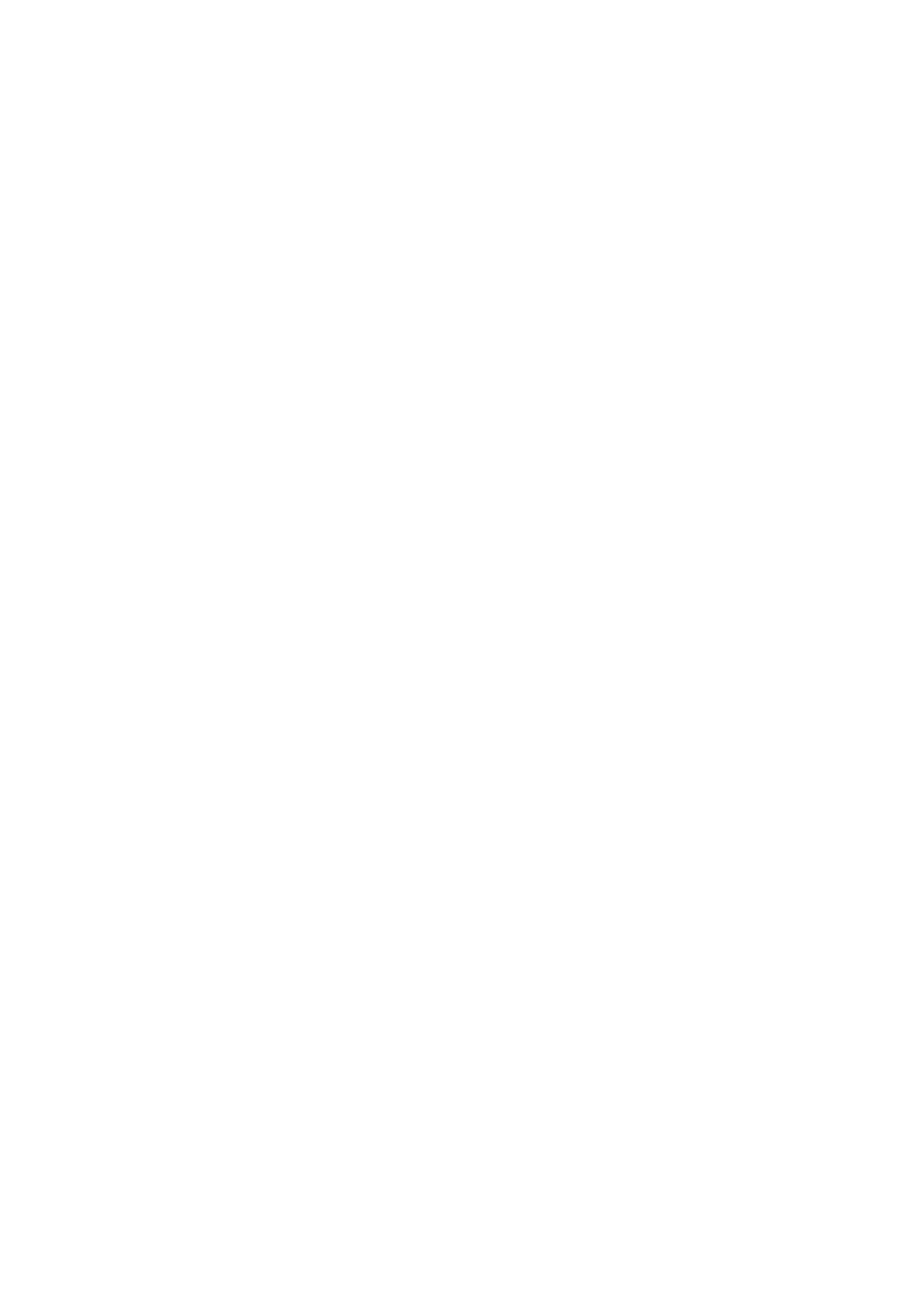# **CONTENTS**

| <b>General Definitions</b>                                                        | 2  |
|-----------------------------------------------------------------------------------|----|
| Welcome to Ibex Insurance                                                         | 4  |
| Important Customer Information                                                    | 5  |
| What You Should Do, When Circumstances Change / Keeping Your Policy<br>Up To Date | 6  |
| <b>General Conditions</b>                                                         | 7  |
| Section 1 - Damage to Your Vehicle and its Accessories                            | 11 |
| Section 2 - Fire and Theft                                                        | 12 |
| Section 3 - Liability to third parties                                            | 13 |
| Section 4 - Windscreen and window damage only                                     | 15 |
| Section 5 – Comprehensive Cover Extra benefits                                    | 16 |
| Section 6 - Extra benefits                                                        | 17 |
| Section 7 - No claims bonus                                                       | 18 |
| Section 8 - Foreign use                                                           | 19 |
| Section 9 - Motor Legal Protection                                                | 20 |
| Claims Procedure                                                                  | 24 |
| <b>Complaints Notice</b>                                                          | 27 |
| Data Protection Information                                                       | 28 |
| Law Applicable to the Contract                                                    | 28 |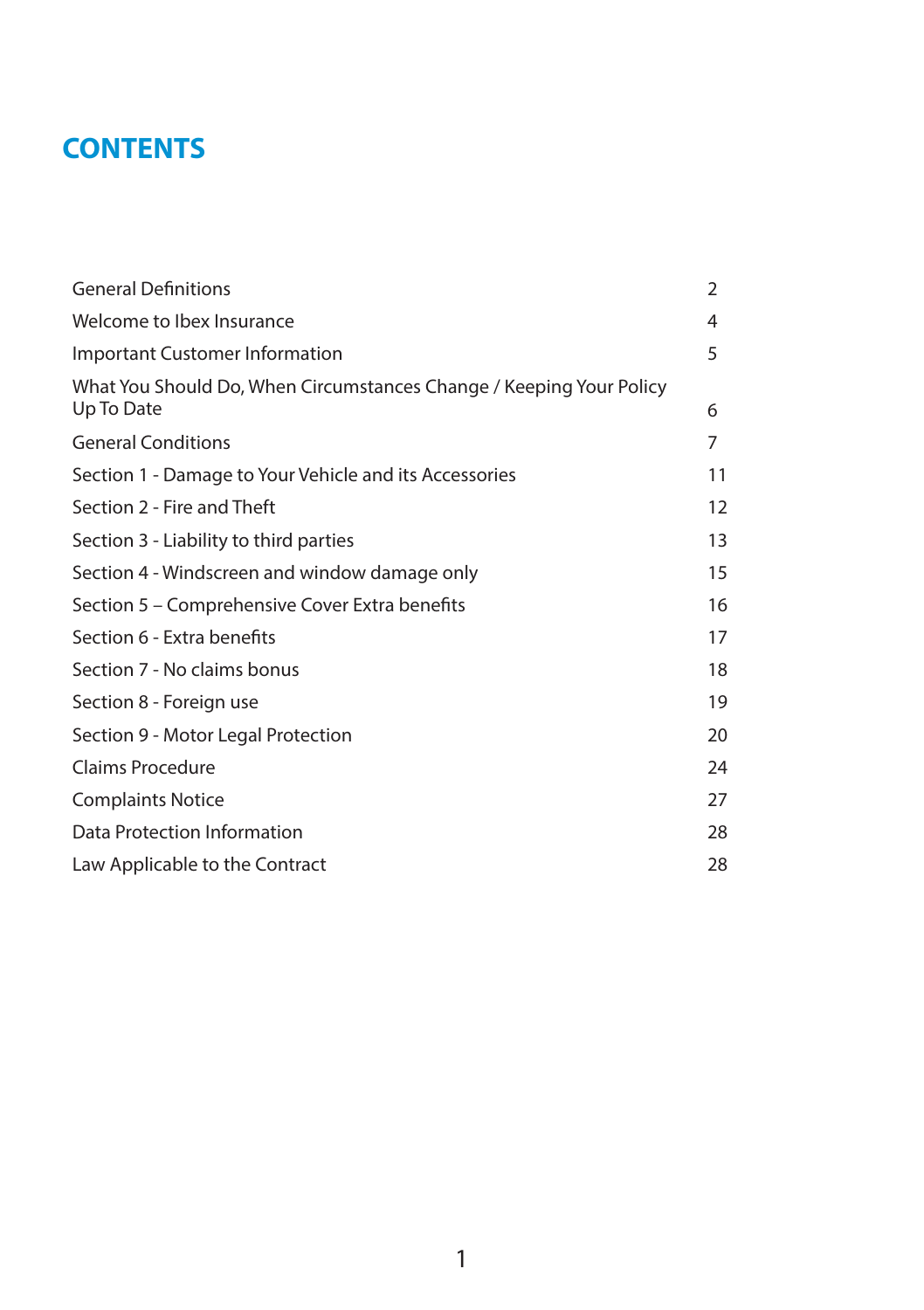# **GENERAL DEFINITIONS**

All words appearing within this Policy with Capital Letters will have the meaning stated below.

| <b>Accessories</b>                       | Standard parts or products specifically designed to be fitted to Your<br>Vehicle. We may treat some Accessories as modifications, so please tell Us<br>about any alterations to Your Vehicle.                                                                                                                                                                                                    |
|------------------------------------------|--------------------------------------------------------------------------------------------------------------------------------------------------------------------------------------------------------------------------------------------------------------------------------------------------------------------------------------------------------------------------------------------------|
| <b>Certificate of motor</b><br>insurance | A document that provides proof that You have the motor insurance<br>necessary to comply with the law of certain countries within the Territorial<br>Limits. It shows who can drive Your Vehicle and what purpose it can be<br>used for.                                                                                                                                                          |
| <b>EEA</b>                               | European Economic Area.                                                                                                                                                                                                                                                                                                                                                                          |
| <b>Endorsement</b>                       | Changes in the terms of Your cover as shown on the Schedule.                                                                                                                                                                                                                                                                                                                                     |
| <b>Equipment</b>                         | Your Vehicle's standard Accessories or spare parts whilst in or on Your<br>$\bullet$<br>Vehicle.<br>Your Vehicle phone, CD player, radio cassette player or any other<br>$\bullet$<br>audio/visual equipment as long as they are permanently fitted to<br>Your Vehicle.                                                                                                                          |
| EU                                       | European Union.                                                                                                                                                                                                                                                                                                                                                                                  |
| <b>Excess</b>                            | The first amount of any claim You will have to pay if Your Vehicle is lost<br>stolen or damaged. You are responsible for the Excess even if the accident<br>is not Your fault.                                                                                                                                                                                                                   |
| <b>Fire</b>                              | Means fire, self-ignition lightning and explosion.                                                                                                                                                                                                                                                                                                                                               |
| <b>Green Card</b>                        | A document required by certain non-EU countries to provide proof that<br>You have the minimum insurance cover required by law to drive in that<br>country.                                                                                                                                                                                                                                       |
| <b>Light Commercial</b><br>Vehicle       | Means a vehicle designed to carry goods and 4 or less passengers. The<br>vehicle must weigh less than 3.5 tonnes GVW (Gross Vehicle Weight).<br>Please note that the carriage of Hazardous Goods as referred to in the<br>European Agreement concerning the International Carriage of Dangerous<br>Goods by Road (ADR) is not permitted unless otherwise agreed and<br>defined on Your schedule. |
| <b>Market value</b>                      | The cost of replacing Your Vehicle with one of a similar type and condition<br>as determined by reference to standard trade quides but not exceeding<br>the estimate of value shown on the Schedule.                                                                                                                                                                                             |
| <b>Motorcycle</b>                        | Any mechanically propelled two- wheeled vehicle with or without a<br>sidecar attached.                                                                                                                                                                                                                                                                                                           |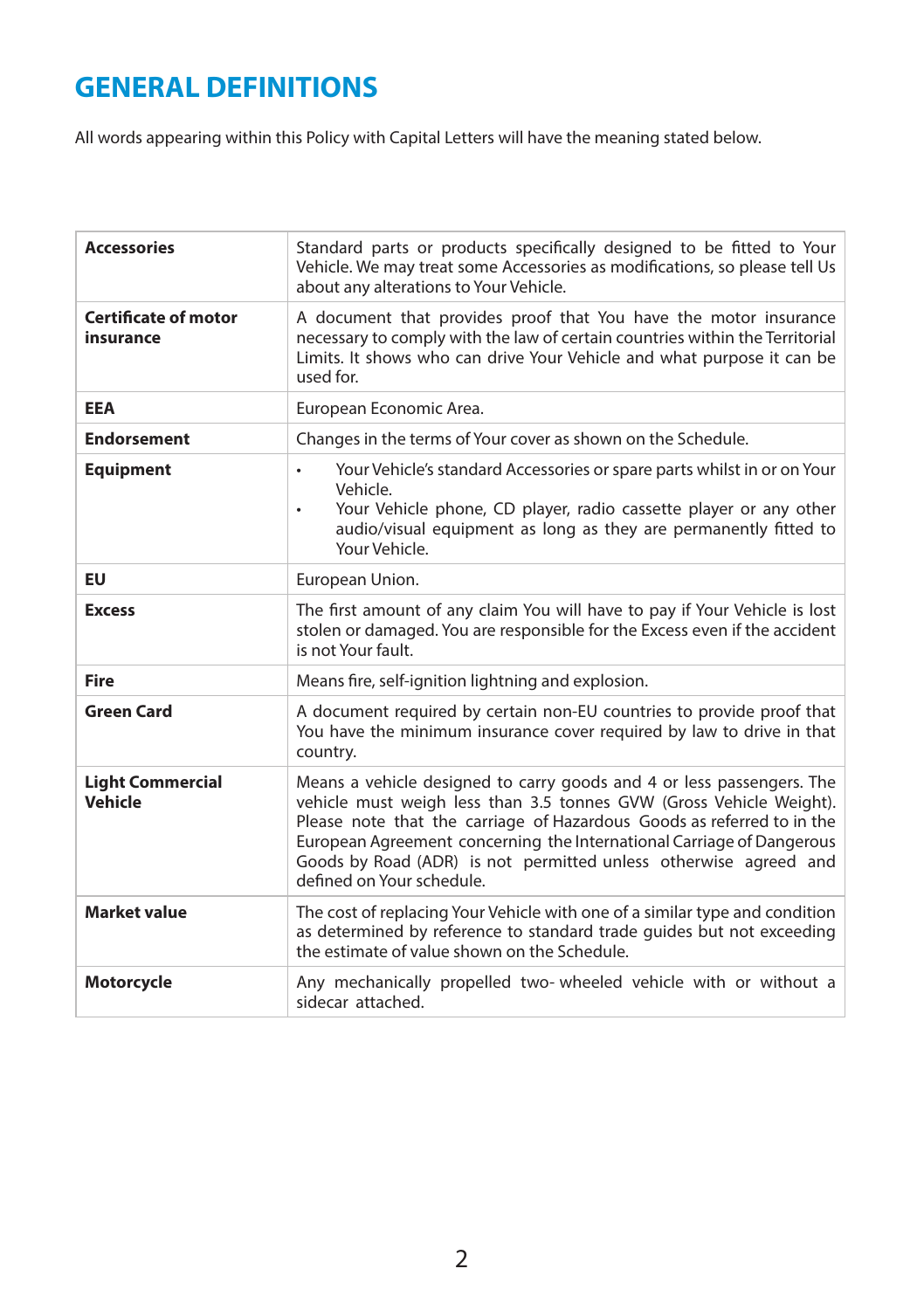| <b>Period of Insurance</b>           | The period of time covered by this insurance as shown on the Schedule and<br>any further period for which We agree to insure You. This insurance will not<br>renew automatically.                                                                                                                                                                              |
|--------------------------------------|----------------------------------------------------------------------------------------------------------------------------------------------------------------------------------------------------------------------------------------------------------------------------------------------------------------------------------------------------------------|
| <b>Policy</b>                        | This policy of insurance, the policy booklet, Schedule and proposal<br>confirmation form your Policy.                                                                                                                                                                                                                                                          |
| <b>Private Motor Vehicle</b>         | Means any passenger carrying motor vehicle with not more than 9 seats<br>(including the driver) and not used for hire or reward which appears on<br>the schedule.                                                                                                                                                                                              |
| Receipt                              | A document confirming payment of all or part of the premium and which<br>provides proof that You have the motor insurance necessary to comply<br>with the law of the country in which Your Vehicle is registered.                                                                                                                                              |
| <b>Road Traffic Acts</b>             | Any Acts, Laws or Regulations, which govern the driving or use of any<br>motor vehicle in a member country of the EU.                                                                                                                                                                                                                                          |
| <b>Schedule</b>                      | The current document that shows the vehicle We are insuring and the kind<br>of cover You have with Us.                                                                                                                                                                                                                                                         |
| <b>Territorial Limits</b>            | Gibraltar, Spain, Portugal.                                                                                                                                                                                                                                                                                                                                    |
| The Insured/You/Your<br>Policyholder | The person or company described as The Insured on the Schedule.                                                                                                                                                                                                                                                                                                |
| The Insurer/We/Us                    | QIC Europe Limited.                                                                                                                                                                                                                                                                                                                                            |
| Theft                                | Means theft, attempted theft or taking of Your Vehicle without Your consent<br>but not loss or damage resulting from fraud or deception.                                                                                                                                                                                                                       |
| <b>Trailer</b>                       | Any drawbar trailer or caravan, excluding horseboxes or any trailer used for<br>the transportation of livestock.                                                                                                                                                                                                                                               |
| Vehicle                              | Any Private Motor Vehicle, Light Commercial Vehicle or Motorcycle stated<br>on Your Schedule.<br>In section<br>1. "Damage to Your Vehicle and its Accessories" and<br>2. "Fire and Theft"<br>the term "Your Vehicle" also includes its Accessories and spare parts,<br>whether they are on or in Your Vehicle, or stored in a separate secure locked<br>place. |
| <b>Vehicle Use</b>                   | Limitations as to use: Social Domestic and Pleasure and in connection with<br>the business or profession of the Policyholder. Excluding use for hire or<br>reward, racing, trials or track days or for any purpose in connection with<br>the motor trade.                                                                                                      |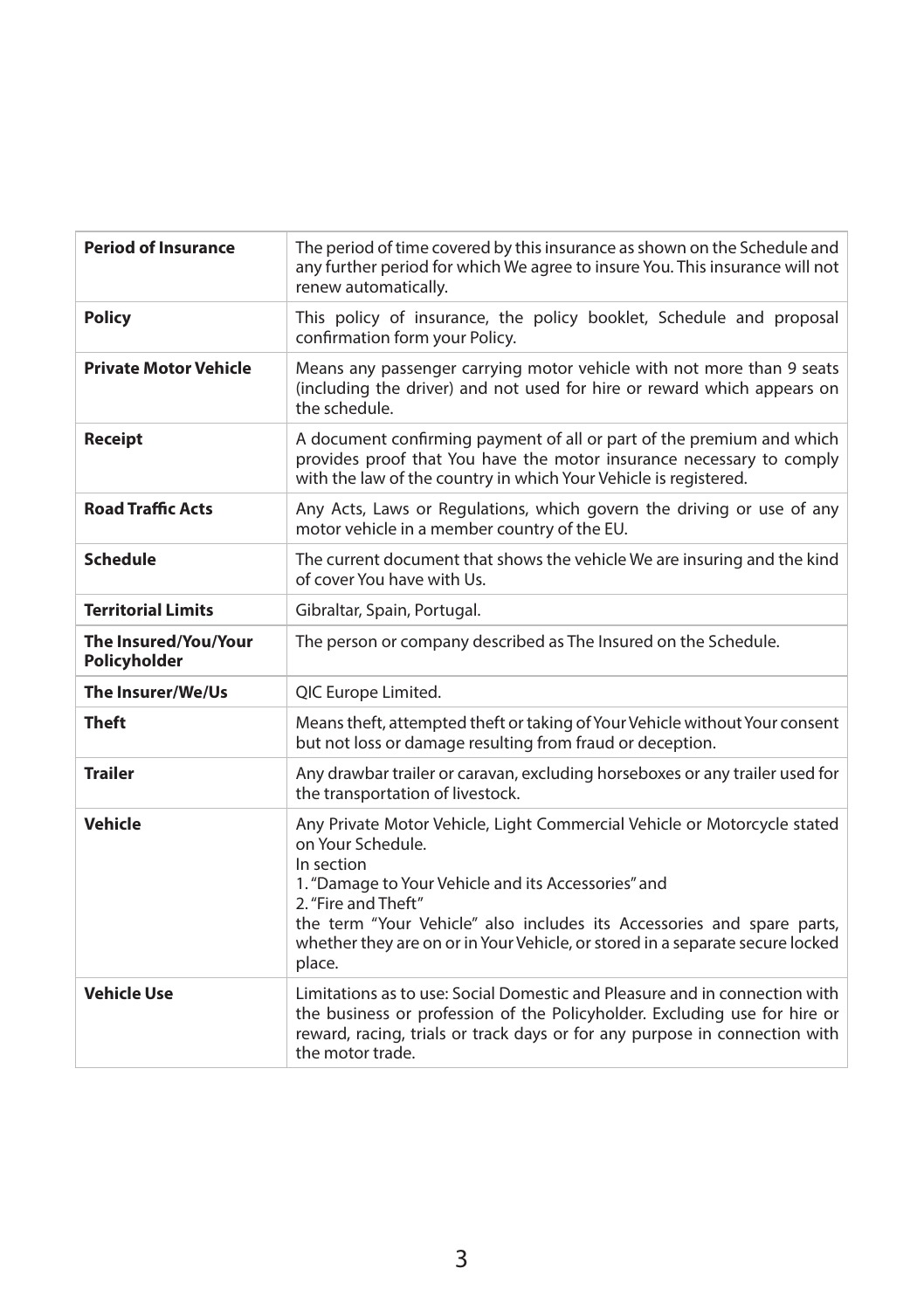# **WELCOME TO IBEX INSURANCE**

Thank You for insuring Your Vehicle with Us.

Ibex Insurance Services Limited are here to provide a great service to You, and will strive to meet all Your needs to make insuring with US as easy as possible. Ibex Insurance Services Limited agree to insure You for the coverages stated in the schedule as being covered subject to payment of the premium stated in the Schedule.

This document contains the full terms and conditions applicable to Your insurance and should be read alongside Your Schedule.

#### **About Us**

Ibex Insurance Services Limited are the largest expatriate insurance provider in the Iberian Peninsula and can help You with all Your insurance needs. Ibex insurance Service Limited is based in Gibraltar at:

68 Irish Town Gibraltar GX11 1AA

Ibex Insurance Services Limited is authorised and regulated by the Gibraltar Financial Service Commission, permission number 4827.

#### **Travel**

For customers based in Spain, Portugal and Gibraltar. Annual multi-trip and single trip policies, 24 hour medical emergency worldwide assistance, extensive sports included and more!

#### **Home Plus**

Extensive buildings and contents cover. Flexible and tailor-made for Your home, with many discounts available.

#### **Home Holiday Apartment**

A top-up policy to cover Your contents, fixtures and fittings.

#### **Pet**

For cats and dogs in Gibraltar, Spain and Portugal. Cover for vet's fees, theft/straying, overseas travel, loss of pet passport and more.

#### **Medical**

Flexible cover which includes access to a private GP helpline 24 hours a day.

#### **Marine**

Quality cover for boats and yachts, including accidental damage. Earn no claims discount.

Discounts are available for taking out multiple policies with Ibex.

To request further information or to apply for cover, please visit Your local insurance intermediary or contact Ibex Customer Services on:

### **+350 200 44628**

Or log on to:

#### **www.ibexinsure.com**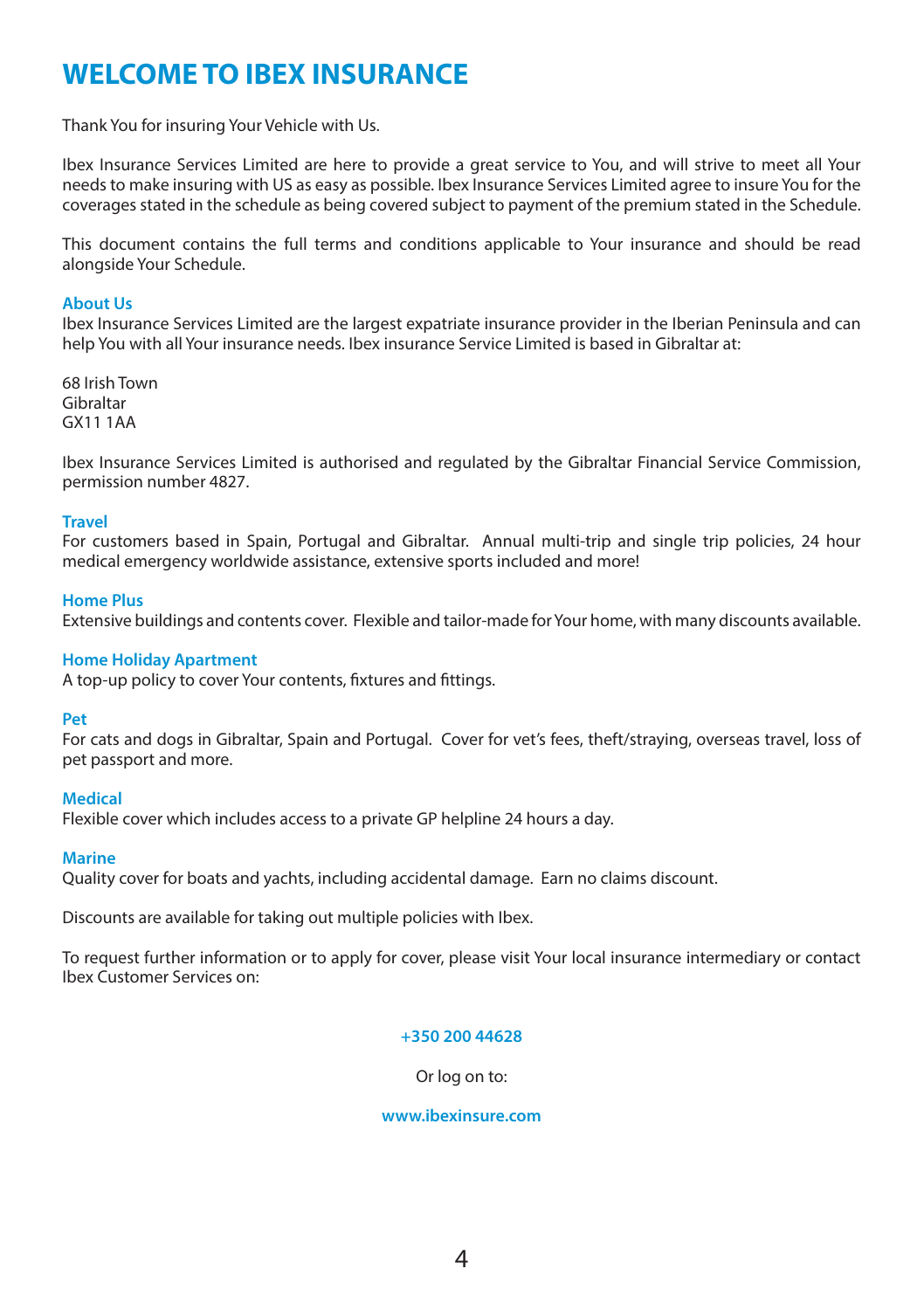# **IMPORTANT CUSTOMER INFORMATION**

### **Keeping Your policy up to date**

You must tell Us about any changes or alterations in circumstances as We may not be able to offer cover in every case. If You fail to notify Us then it may mean that You will not be able to make a claim under this policy or that the cover is no longer adequate. You must take reasonable care to provide complete and accurate answers to the questions We ask when You take out, make changes to, and renew Your policy.

Please tell Us as soon as possible if there are any changes to the information in the proposal confirmation, Certificate of Motor Insurance or on Your schedule. Some examples of the changes we would like to be notified about are listed below, they changes are including but not limited to:

- A change to the persons insured, or to be insured.
- Motoring convictions (driving licence endorsements, fixed penalties or pending prosecutions for any motoring offences) for any of the persons insured, or to be insured.
- Criminal convictions for any of the persons insured, or to be insured.
- A change of Your Vehicle.
- Any Vehicle modifications or alterations. We may treat some Accessories as modifications, so please tell Us about any alterations to Your Vehicle.
- Any Accessories added.
- Any change affecting ownership of the Your Vehicle.
- Any change in the way that the Your Vehicle is used.

Any changes to Your circumstances or any of the information You have provided could result in You having to pay an additional premium or Us having to amend the terms of Your insurance.

#### **Who can drive my vehicle?**

Please refer to Your Schedule and/or Your Certificate of Insurance which details individuals who may drive Your Vehicle and any driving limitations that apply to Your Vehicle. Drivers can be added to Your Policy at any time during the Period of Insurance providing they are eligible for inclusion.

Factors used to assess the driver eligibility are including but not limited to factors such as:

- the age of the driver.
- driving experience; and
- the type of Vehicle

#### **Am I covered to drive other vehicles?**

No. This Policy does not provide any cover for driving any vehicle which is not the vehicle currently shown on Your Schedule, Certificate of Insurance or Receipt.

#### **Which part of this Policy relates to me?**

Refer to Your Schedule which states all the sections covered under this Policy.

#### **Conditions and General Exceptions:**

There are Conditions and Exceptions which apply to the Policy as a whole and there are additional Conditions and Exclusions within individual sections of the Policy. Please read them all carefully.

#### **Introduction Statement**

This Insurance is underwritten by QIC Europe Limited.

This Policy is issued by the Cover-holder identified within the policy in accordance with the authorisation granted to the Cover-holder under the Binding Authority Agreement with the Unique Market Reference stated within this policy.

QIC Europe Limited is authorised and regulated by the Mallta Financial Services Authority (MFSA) and in the UK by the Financial Conduct Authority (FCA)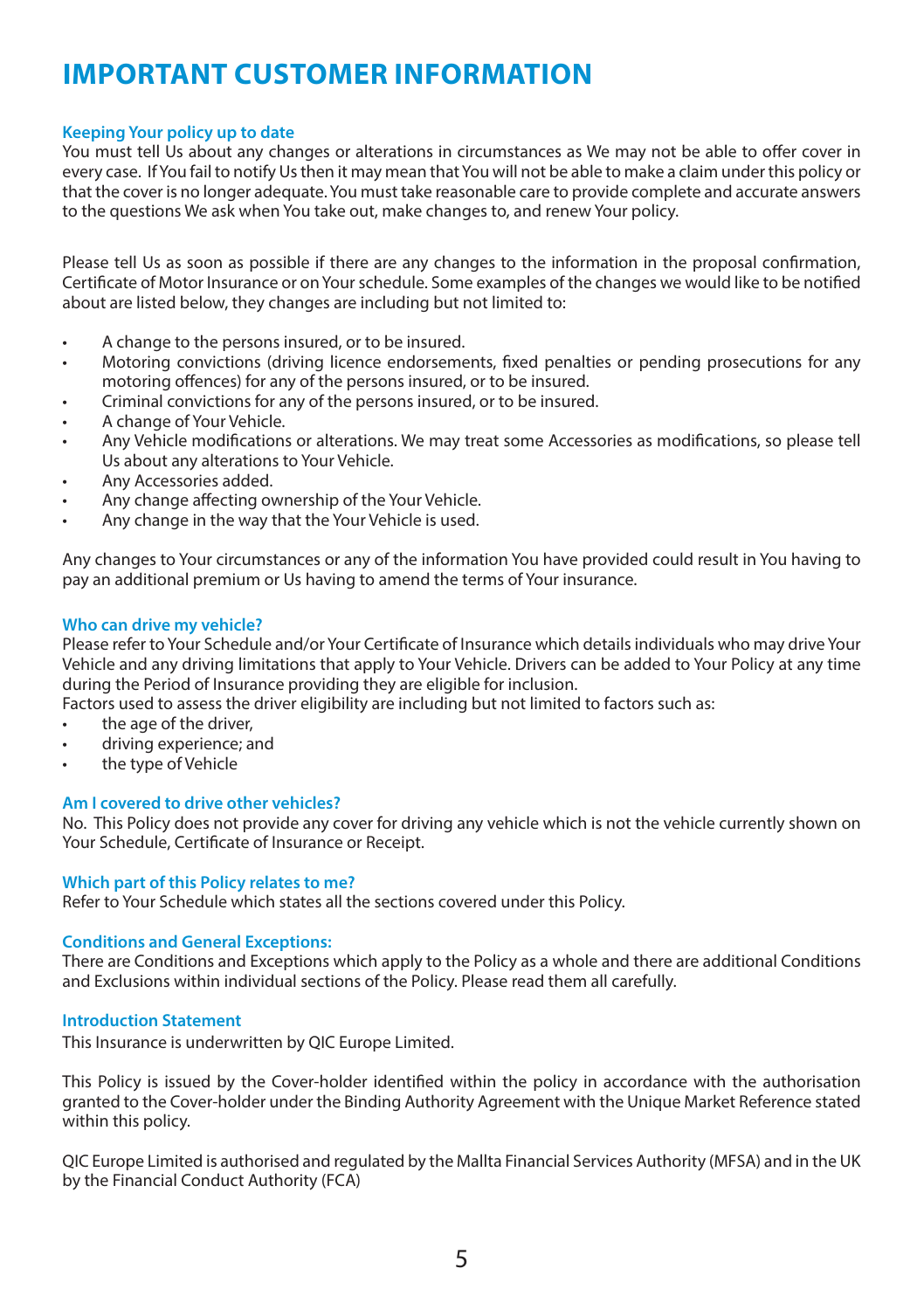# **WHAT YOU SHOULD DO, WHEN CIRCUMSTANCES CHANGE / KEEPING YOUR POLICY UP TO DATE**

It is important that You manage your Policy and keep it up to date, for example:

# **Please tell Us beforehand**

- if You intend to modify Your Vehicle (even if the modification is only cosmetic) or add any Accessories;
- if You intend to change to a different vehicle:
- if You would like to add another driver to Your policy.

### **Please tell Us immediately**

- if You have sold Your Vehicle:
- if You or any driver of Your Vehicle are involved in an accident or loss no matter how trivial even if You do not wish to make a claim;
- if You change Your address:
- of any motoring convictions or fixed penalties You or any driver likely to drive Your Vehicle have received or any pending prosecutions.

# **Please tell Us when You renew Your insurance**

- of any accident, Theft or loss regardless of fault that You or any person using Your Vehicle has made, excluding claims under this Policy;
- of any other changes to the information provided in the previous year which may impact Our decision to insure You.

# **AVAILABLE DISCOUNTS**

Discounts for Your Policy may be available where the following available discount are selected:

# **1. Restricted driver discount**

By electing to restrict the people permitted to drive Your Vehicle You may obtain a discount from the premium payable. The details of who is insured to drive Your Vehicle is shown on Your Schedule under the Persons Entitled to Drive section.

#### **2. Additional voluntary Excess Discount**

The amount that You have chosen to bear in addition to the standard Policy Excess that is applicable on Your Policy. A discount may be applied to Your Policy if You have included an additional voluntary discount.

The standard Policy Excess and the Additional Voluntary Excess applicable on the Policy is displayed on Your Schedule.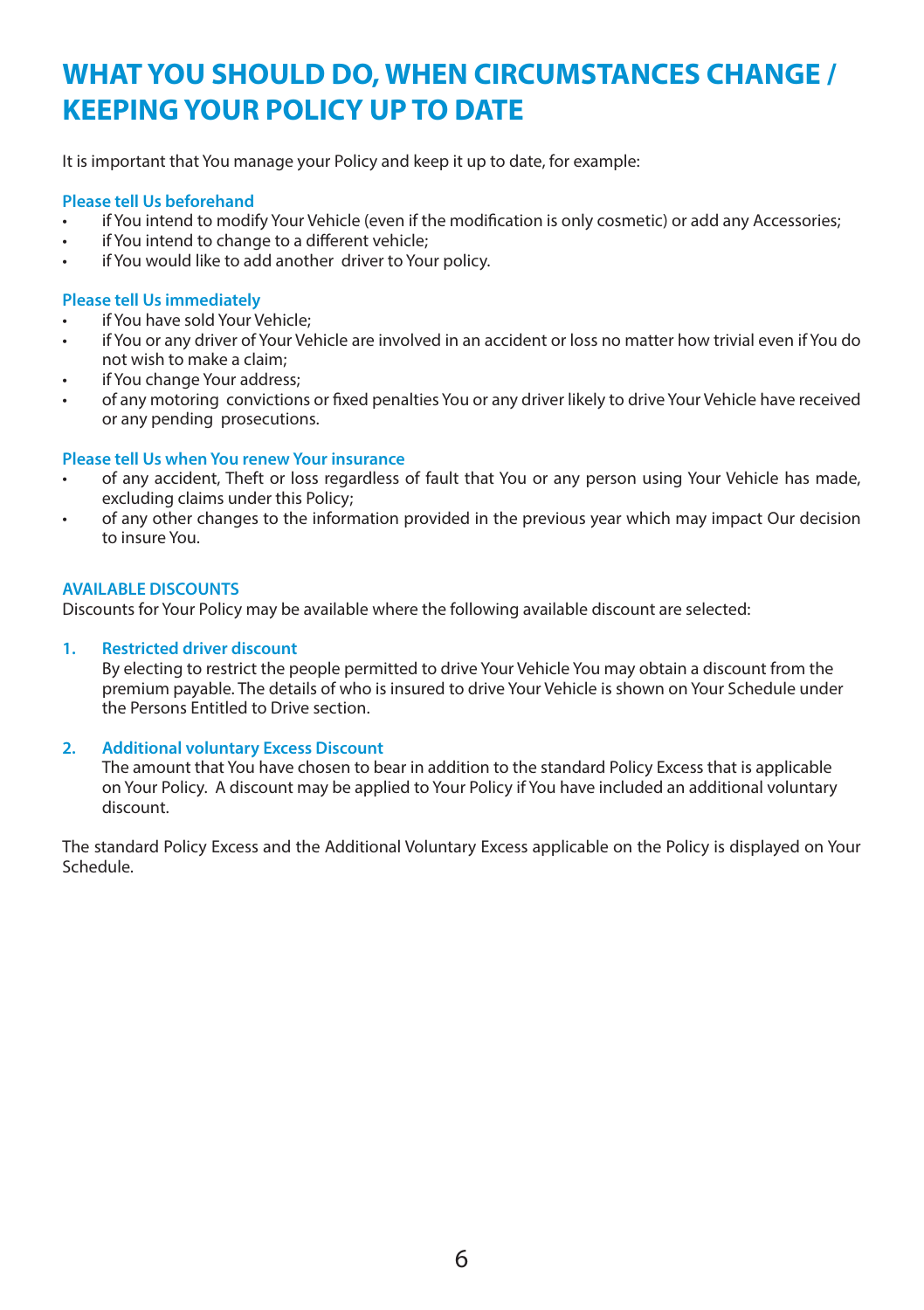# **GENERAL CONDITIONS**

### **1. Your duty to us**

We will only provide You with the cover set out in this policy if:

- You or anyone else claiming cover under this Policy has kept to all the terms and conditions of the Policy;
- all information given to Us is true and complete. It is Your responsibility to ensure that information relating to all drivers covered by the Policy is accurate.

# **2. Care of Your Vehicle**

You or any other person covered by this insurance must:

- protect Your Vehicle from loss or damage:
- make sure Your Vehicle is roadworthy at all times:
- allow Us to inspect Your Vehicle at any reasonable time if We ask You.

#### **3. Cancellation**

#### **Cooling Off Period**

You can cancel this Policy by returning Your original Certificate of Insurance and Receipt to Us for a full refund of premium, providing You have not made a claim, within 14 days of the inception date stated on Your Schedule or the date You receive Your Policy documents, whichever is later.

If You wish to cancel within the cooling off period, You will be entitled to a full refund of the premium paid providing You have not made a claim.

#### **Cancelling Outside the Cooling off Period**

You may cancel this insurance at any time by returning Your original Certificate of Insurance and Receipt to Us.

If You cancel Your Policy, and provided no claim has occurred, You will be entitled to a refund of premium paid subject to a deduction for the amount of time You have been covered. This will be calculated in accordance with the following scale:

| <b>Period Policy in force</b>                         | <b>Annual Premium refundable</b> |  |
|-------------------------------------------------------|----------------------------------|--|
| One month or less                                     | 75%                              |  |
| Two months                                            | 62.5%                            |  |
| Three months                                          | 50%                              |  |
| Four months                                           | 37.5%                            |  |
| Five months                                           | 32.5%                            |  |
| Six months                                            | 25%                              |  |
| Seven months                                          | 20%                              |  |
| Eight months                                          | 10%                              |  |
| Refund premium will be net of taxes and other charges |                                  |  |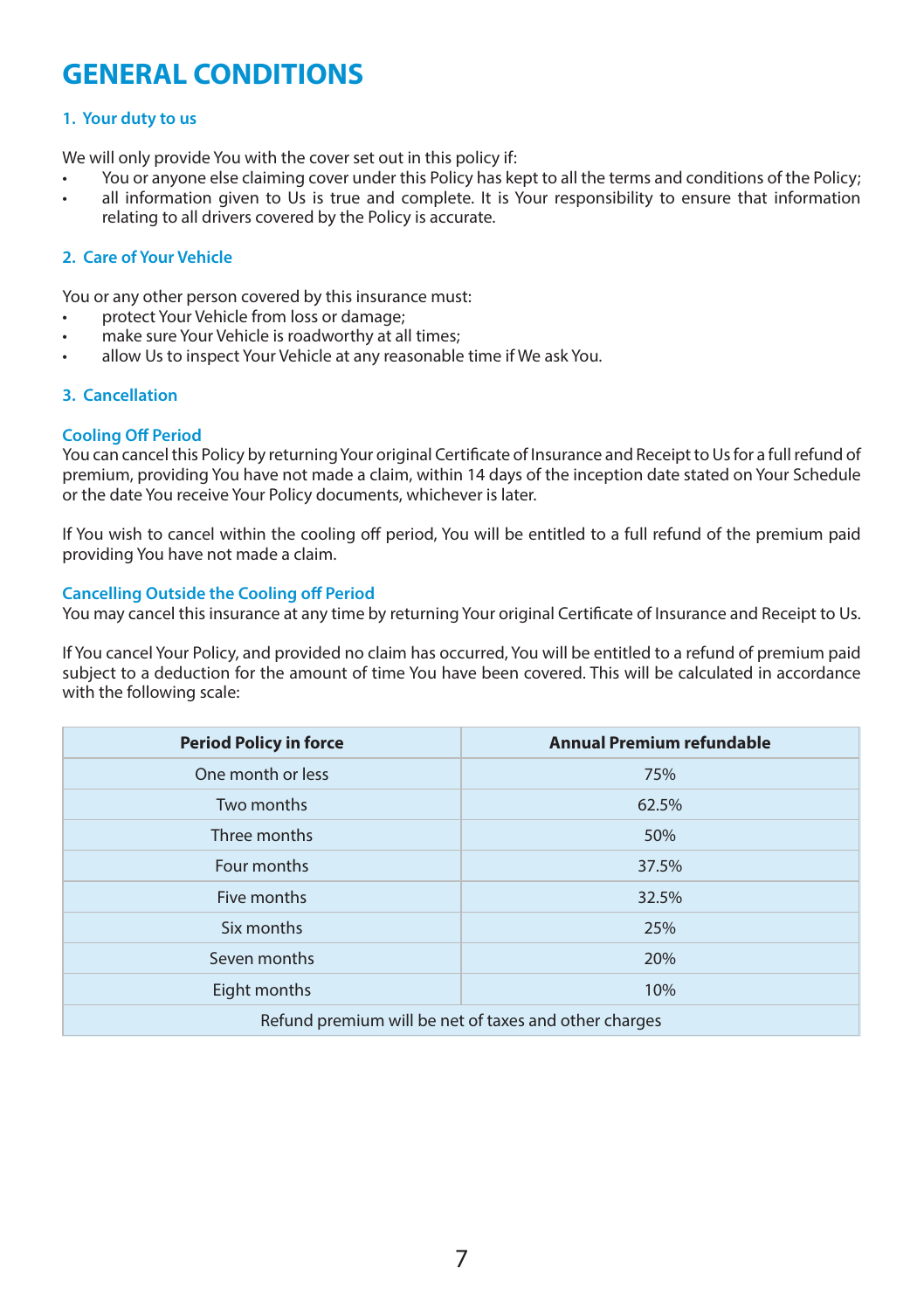We can cancel this insurance by giving You 30 days' notice. We will only do this for a valid reason, some examples of these reasons are:

- Non-payment of premium
- A change in the risk occurring meaning that We can no longer provide You with insurance cover
- Non-cooperation or failure to supply information or documentation We request
- Threatening or abusive behaviour or the use of threatening or abusive language
- Where We reasonably suspect fraud
- Where You have failed to take reasonable care to provide complete and accurate answers to the questions We ask when You take out, make changes to, and renew Your policy.

#### **Non Renewal of this Insurance**

Either party may notify the other in writing of its objection to renewal of the insurance. We will provide two months' notice prior to the renewal date and You must provide seven days' notice prior to the renewal date.

# **4. Information You have given Us**

In deciding to accept this insurance and setting the terms and the premium, We have relied on the information You have given Us. You must take care when answering any questions We ask by ensuring that all information provided is accurate and complete.

If We establish that You deliberately or recklessly provided Us with false or misleading information we will treat this insurance as though it never existed and deny all claims.

If We establish that You were careless in providing Us with the information We have relied upon in accepting this insurance and setting the terms and the premium We may:

- Treat this insurance and though it never existed and return the premium paid. We will only do this if We provided You with insurance cover which We otherwise would not have offered
- Amend the terms of Your insurance. We may apply the amended terms as if they were already in place if a claim has been adversely impacted by Your carelessness.
- Charge You more for Your insurance or reduce the amount that We pay on a claim in the proportion the premium You have paid to the premium We would have charged You.
- Cancel Your insurance in line with the Cancellation provision above.

# **5. Other insurances**

If at the time of any claim arising under this insurance there is any other insurance policy covering the same loss, damage or liability We will only pay our share of the claim. This condition does not apply to personal accident benefits under Section 5 which will be paid as indicated under this section. This provision will not place any obligation upon Us to accept any liability under Section 3 which We would otherwise be entitled to exclude under Section 3, "What is not Covered".

#### **6. Tracker System**

If a tracker system, approved and agreed by Us, is required to be installed on Your Vehicle it is a condition of this Policy that:

- a) the tracker system is kept in an efficient and effective condition;
- b) a service contract is kept continuously in force with the tracking company and the company responsible for the service contract is immediately advised by You of any apparent defects or failures in the system or signalling;
- c) all detection devices and their circuitry connection for continuous functioning are fully operable at all times;
- d) the system is put into full and effective operation at all times;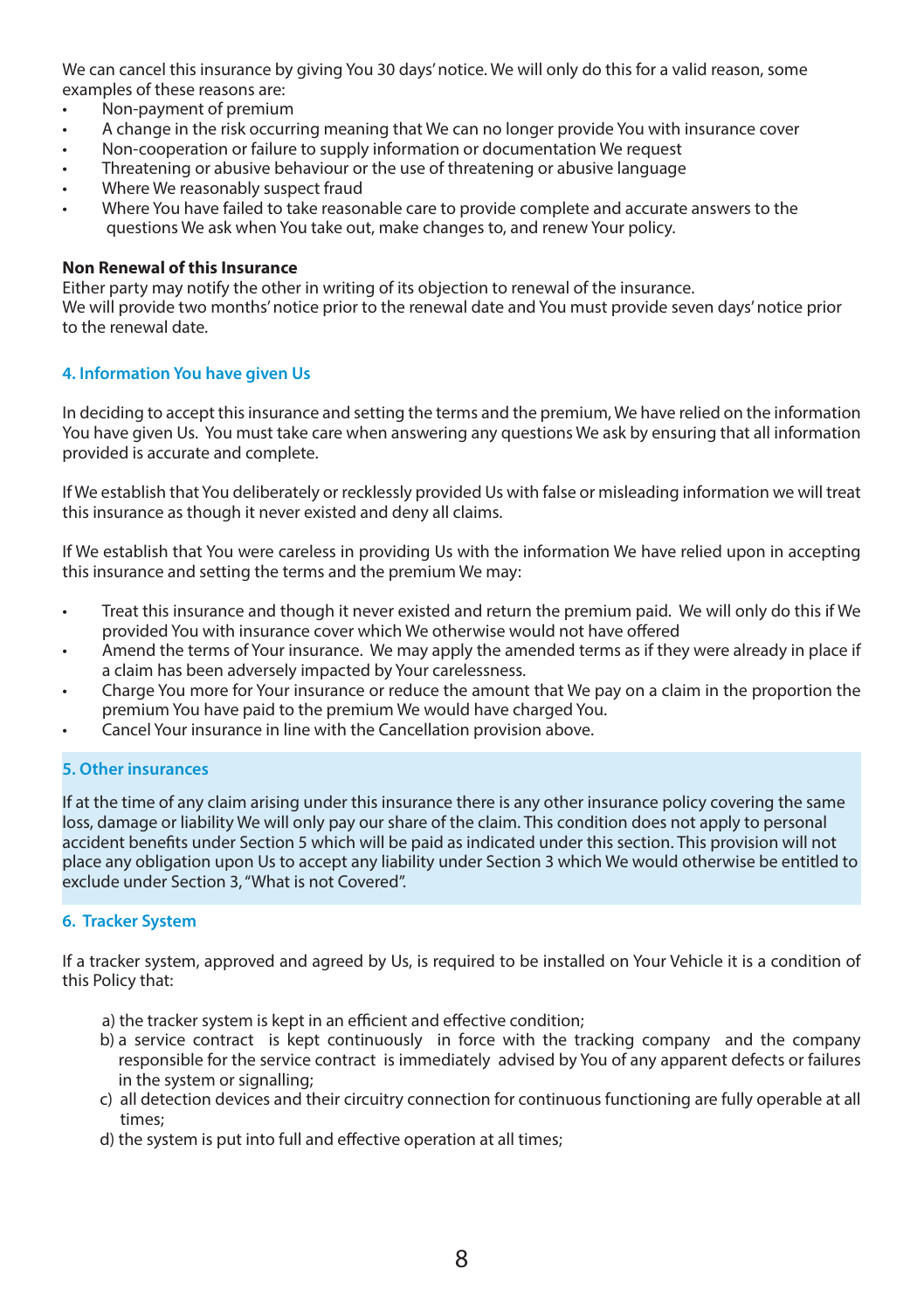e) We are notified immediately of any Theft:

- i) if the central monitoring body gives written or verbal warning of possible intended withdrawal of response;
- ii) before any alteration to, or replacement of, the tracker system and its associated service contract is made.

Theft cover is excluded until such time as an approved tracker system is fitted and is accepted by underwriters.

# **WHAT IS NOT COVERED (applicable to all sections)**

#### **Your insurance does not cover the following:**

- 1. Any accident, injury, loss or damage while any vehicle insured is being:
	- a) Driven by any person other than as described on the Schedule and the section of Your Certificate of b)Insurance headed "Persons entitled to drive".
	- b) Driven by any person under, or over the age specified on the policy Schedule.
	- c) Driven by You unless You hold a current licence to drive The Insured vehicle and are not disqualified from holding or obtaining such a licence.
	- d) Driven by anyone else with Your consent, who does not have a current licence to drive Your Vehicle or is disqualified from holding or obtaining such a licence.
- 2. Any accident, injury, loss or damage caused when any authorised driver is under the influence of alcohol or drugs toxic substances or narcotics. Intoxication is deemed to exist when the degree of alcohol is higher than the limit allowed by the law applicable to this matter, or the driver is convicted of the specific offence of driving under the influence of alcohol or the court judgement against him/her specifically mentions the circumstances as the determinant and/or concurrent cause of the accident. We reserve the right to Cancel Your Policy.

Note: should the above exceptions be contravened, and by law We have to make payments to any third party in respect of injury, loss or damage, The Insurer has the right against You to recover all outlay incurred.

- 3. Any accident, injury, loss or damage if Your Vehicle is taken outside of the Territorial Limits for more than 90 days at any one time or more than 90 days in total within the Period of Insurance.
- 4. Any liability You have accepted under an agreement but which would not attach if that agreement did not exist.
- 5. Any injury, loss or damage arising from:
	- a) Ionising radiations or contamination by radioactivity from any irradiated nuclear fuel or from any nuclear waste from the combustion of nuclear fuel.
	- b) The radioactive toxic explosive or other hazardous properties of any explosive nuclear assembly or nuclear component of the assembly.
	- c) Any consequence of war invasion act of foreign enemy hostilities (whether war has been declared or not) civil war rebellion revolution insurrection or military force or coup except so far as is necessary to meet the requirements of the Road Traffic Acts.
- 6. Any accident, injury, loss or damage (except under Section 3, Liability to Third Parties) arising from or in consequence of:
	- a) Farthquakes.
	- b) Riot or civil commotion.
	- c) Loss of use of Your Vehicle.
	- d) Compensation, of this Policy.
	- e) Detention, seizure, confiscation or any attempt thereof.
	- f) Act of terrorism: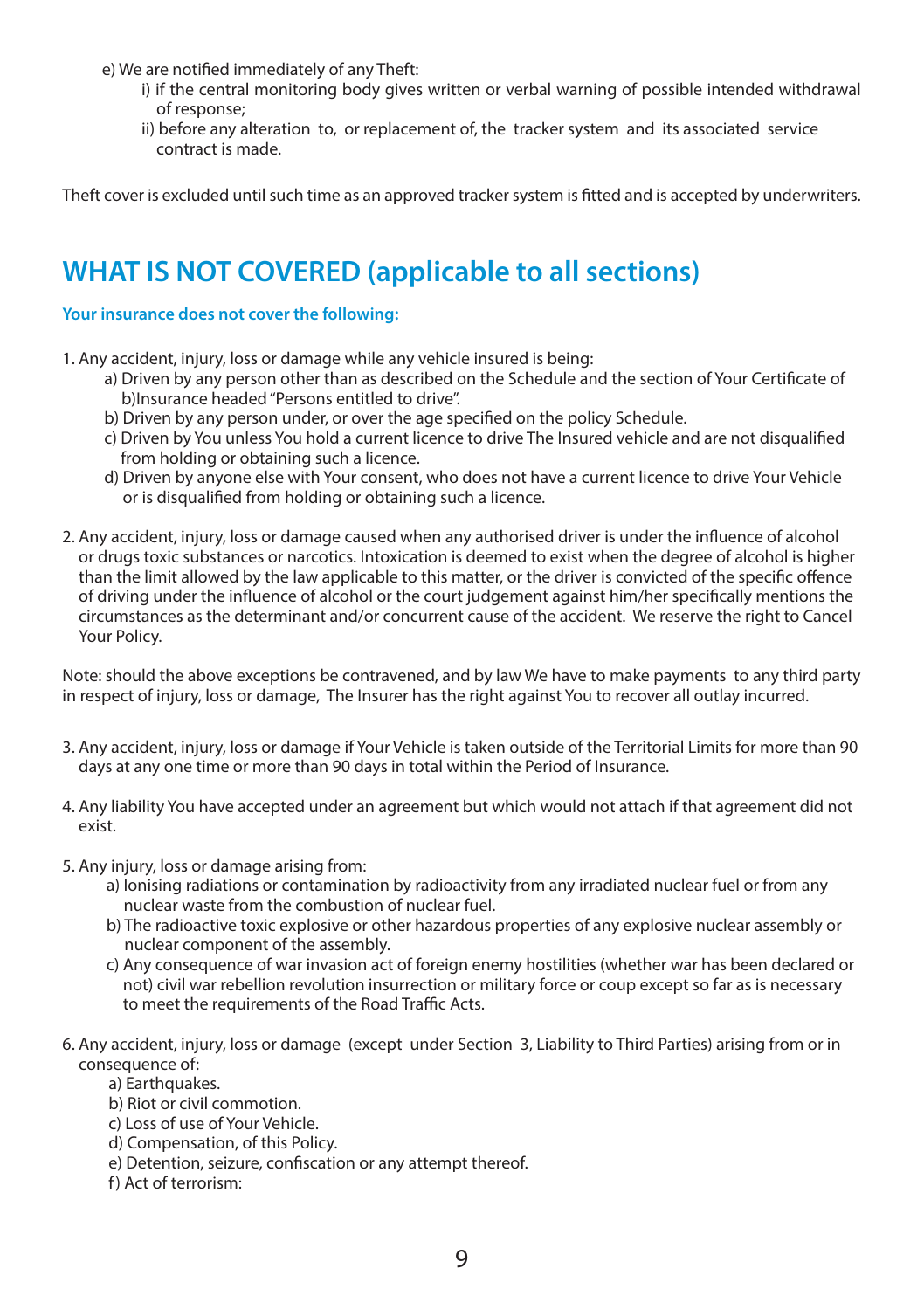- 7. Loss, damage, cost or expenses of any nature directly or indirectly caused by, resulting from, or in connection with any act of terrorism regardless of any other cause or event contributing concurrently or in any other sequence to the loss.
- 8. Loss, damage, cost or expense of any nature directly or indirectly caused by resulting from, or in connection with, any action taken in controlling, preventing, suppressing or in any way relating to any act of terrorism.
- 9. Furthermore, if The Insurer alleges that by reason of this exclusion any loss damage cost or expense is not covered by this insurance the burden of proving the contrary shall be upon The Insured. In the event that any part of this exclusion is found to be invalid or unenforceable the remainder shall remain in full force and effect.
- 10. For the purpose of this exclusion an act of terrorism means an act including but not limited to the use of force or violence and/or threat thereof of any person or group(s) of persons whether acting alone or on behalf of or in connection with any organisation(s) or government(s) committed for political, religious, ideological or similar purposes including the intention to influence any government and/or to put the public or any section of the public in fear.
- 11.Loss or damage directly occasioned by pressure waves caused by aircraft or other aerial devices travelling at or above the speed of sound.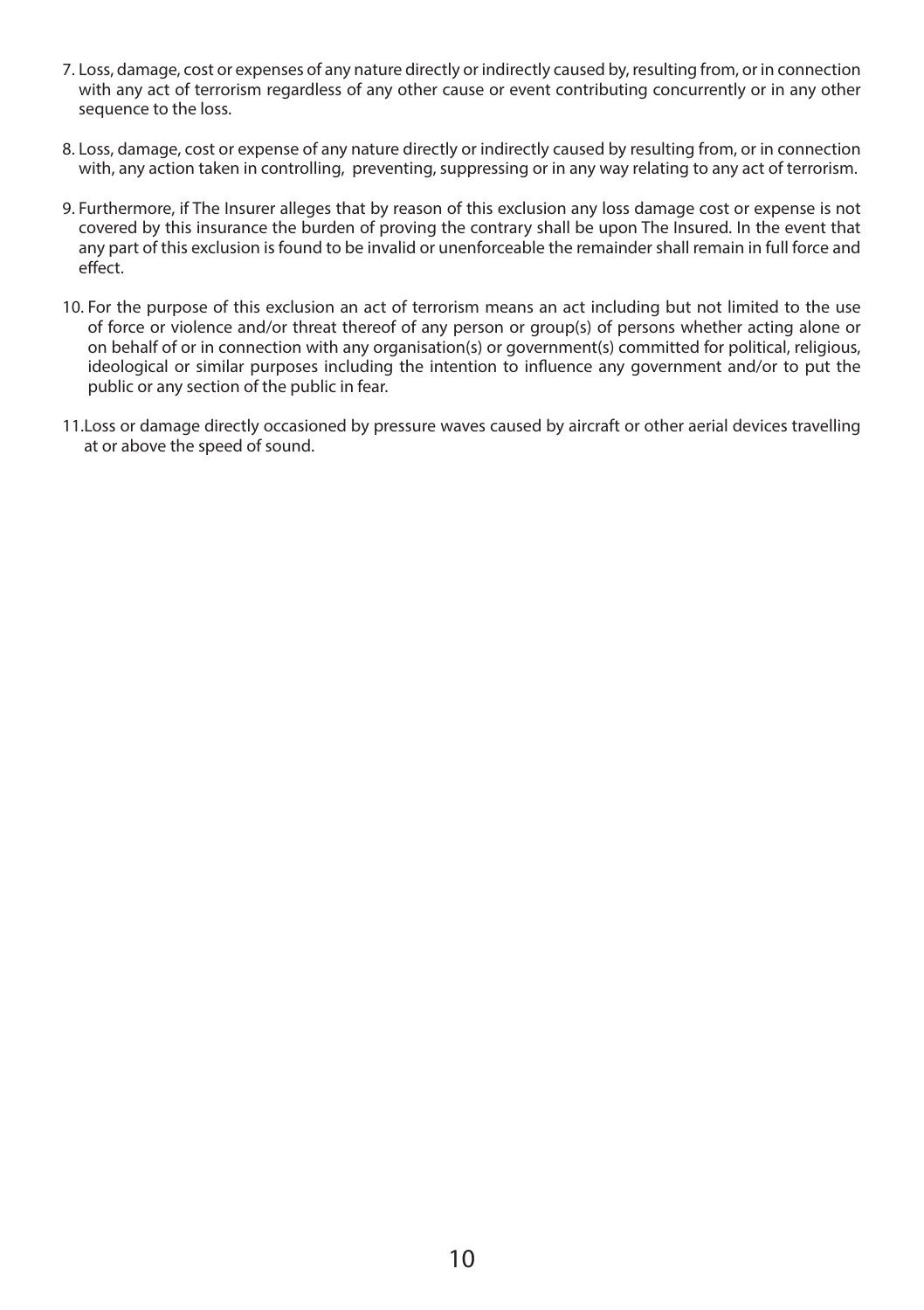# **SECTION 1 – DAMAGE TO YOUR VEHICLE AND ITS ACCESSORIES**

# **A) WHAT IS COVERED:**

Loss or damage to:

- Your Vehicle; and
- **Equipment**

#### **B) WHAT WE WILL PAY UNDER THIS SECTION:**

- If We settle a claim on the basis that Your Vehicle is a total loss or uneconomical to repair, the salvage will be retained by You. The insurance will be taken to be fully earned and We will be entitled to the premium for the unexpired Period of Insurance.
- The maximum amount We will pay will be the Market Value of Your Vehicle immediately prior to the damage less any salvage value and Excess applicable or Your estimate of value shown on the Schedule whichever is lesser.
- In the event of a claim under this section, the maximum We will pay for Equipment is stated in the Schedule. Any Excess applicable is also stated in the Schedule.
- A claim for any unobtainable part or accessory as a result of damage will be limited to the cost shown in the manufacturer's last published list price plus the reasonable cost of fitting.
- If the vehicle is not of EEA specification any loss or damage covered by the Policy may be settled on a cash in lieu basis at our discretion.
- If to our knowledge Your Vehicle is subject to a hire purchase or leasing agreement such payment will be made to the owner described in that agreement whose Receipt will be a full and final discharge to Us.
- If Your Vehicle is un-driveable due to damage insured under this Policy We will pay the reasonable cost of protection and removal to the nearest repairers.
- If You have more than one vehicle insured with Us the maximum We will pay in respect of loss or damage whilst the vehicles are garaged together at the same location will be £350,000..

# **C) WHAT IS NOT COVERED (applicable to Section 1):**

- **Excesses** 
	- The first amount of any claim stated on Your schedule (including any additional voluntary Excess also stated on Your Schedule)
- Loss or damage while the vehicle is being driven by or in the charge of any person not stated as an authorised driver in the "Drivers of the Vehicle" section of the Schedule. Loss of use, reduction in value, wear and tear or mechanical, electrical or computer breakdowns, failures or breakages.
- Damage to tyres by braking, punctures, cuts or bursts.
- All costs associated with the transportation of Your Vehicle outside of Spain, Gibraltar or Portugal for repair.
- Loss or damage resulting from unauthorised use by any person normally resident in the same household as The Insured or any spouse, partner or child of The Insured.
- Loss or damage to Your Vehicle caused by it being driven after an accident.
- Loss or damage to Your Vehicle, if Your Vehicle has been fitted with a dual-fuel system such as petrol/ diesel and CNG/LPG unless You have previously declared this on Your proposal form and have a Certified Certificate of Installation or Your Vehicle was bought as manufactured/supplied dual fuel car.
- Loss or damage to Your Vehicle resulting from fraud or deception.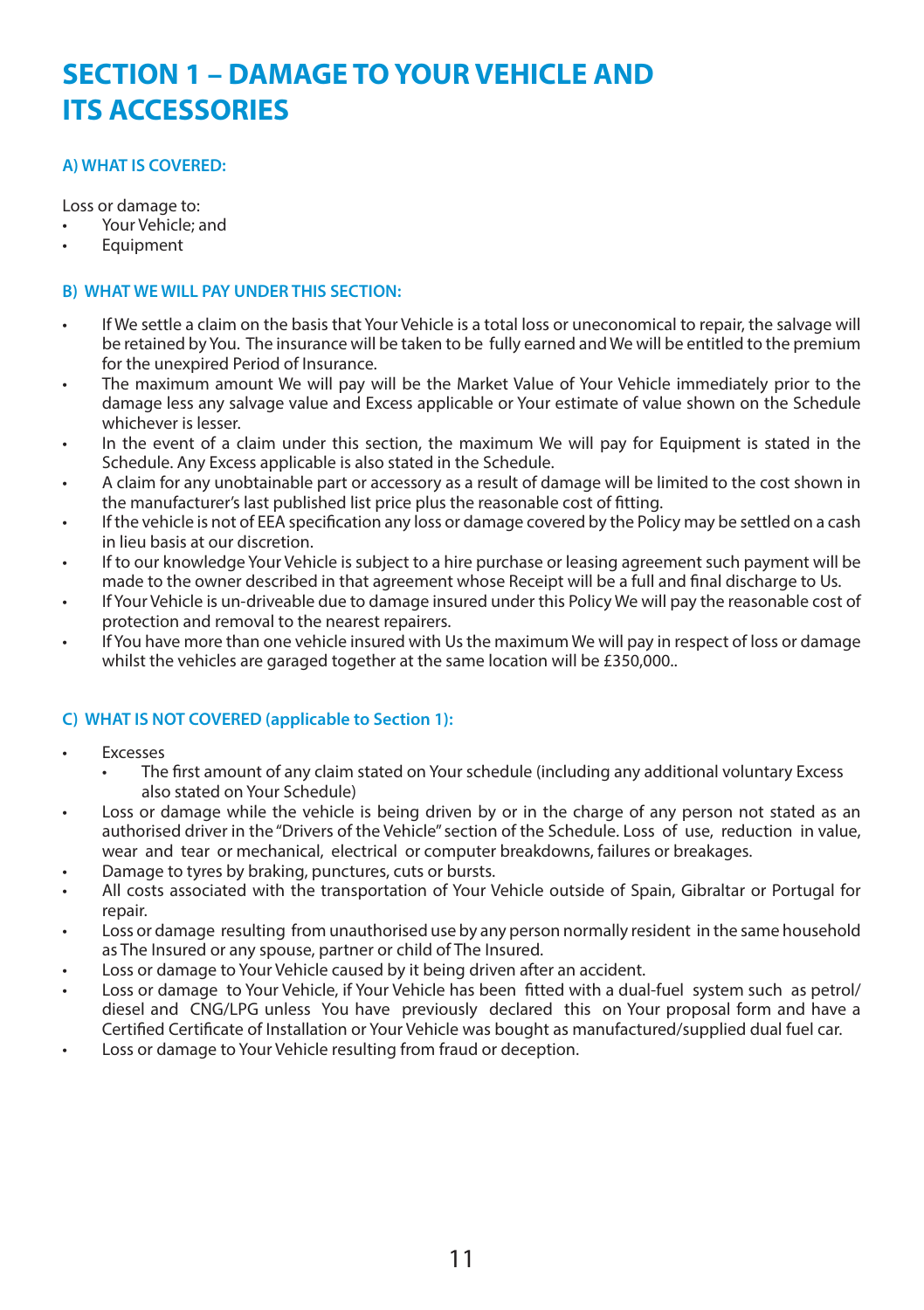# **SECTION 2 - FIRE AND THEFT**

# **A) WHAT IS COVERED:**

Loss or damage to:

- Your Vehicle; and
- Equipment

Caused by:

- Theft or attempted Theft:
- Fire or Lightning.

# **B) WHAT WE WILL PAY:**

- If We settle a claim on the basis that Your Vehicle is a total loss or uneconomical to repair the salvage will be retained by You. The insurance will be deemed fully earned and We will be entitled to the premium for the unexpired Period of Insurance.
- A claim for any unobtainable part or accessory as a result of Fire or Theft will be limited to the cost shown in the manufacturer's last published list price plus the reasonable cost of fitting.The maximum amount We will pay will be the Market Value of Your Vehicle immediately prior to the loss or damage less any salvage value but not exceeding your estimate of value shown on the schedule.
- The maximum amount We will pay will be the Market Value of Your Vehicle immediately prior to the loss or damage less any salvage value and any Excess applicable, or Your estimate of value shown on the Schedule whichever is the lesser.
- In the event of a claim under this section, the maximum We will pay against the loss or damage to Equipment is stated in Your Schedule.
- If to our knowledge Your Vehicle is subject to a hire purchase or leasing agreement such payment will be made to the owner described in that agreement whose Receipt will be a full and final discharge to Us.
- If Your Vehicle is un-driveable due to loss or damage insured under this Policy We will pay the reasonable cost of protection and removal to the nearest repairers.
- If You have more than one vehicle insured with Us the maximum We will pay in respect of loss or damage whilst the vehicles are garaged together at the same location will be £350,000.

### **C) WHAT IS NOT COVERED:**

**Fyresses** 

 o The first amount of any claim stated on Your Schedule also including any additional voluntary Excess also stated on Your Schedule.

- Loss or damage caused by Theft or attempted Theft if the keys or other device which unlocks Your Vehicle is left in or on Your unattended vehicle, or if Your Vehicle has been left unattended and not properly locked (this includes any window, roof opening, removable roof panel or hood being left open or unlocked).
- Loss of use, reduction in value, wear and tear or mechanical, electrical or computer breakdowns, failures or breakages.
- All costs associated with the transportation of Your Vehicle outside of Spain, Gibraltar or Portugal for repair.
- Loss or damage by Theft or attempted Theft if any or all the conditions in General Conditions (Tracker System) are not complied with.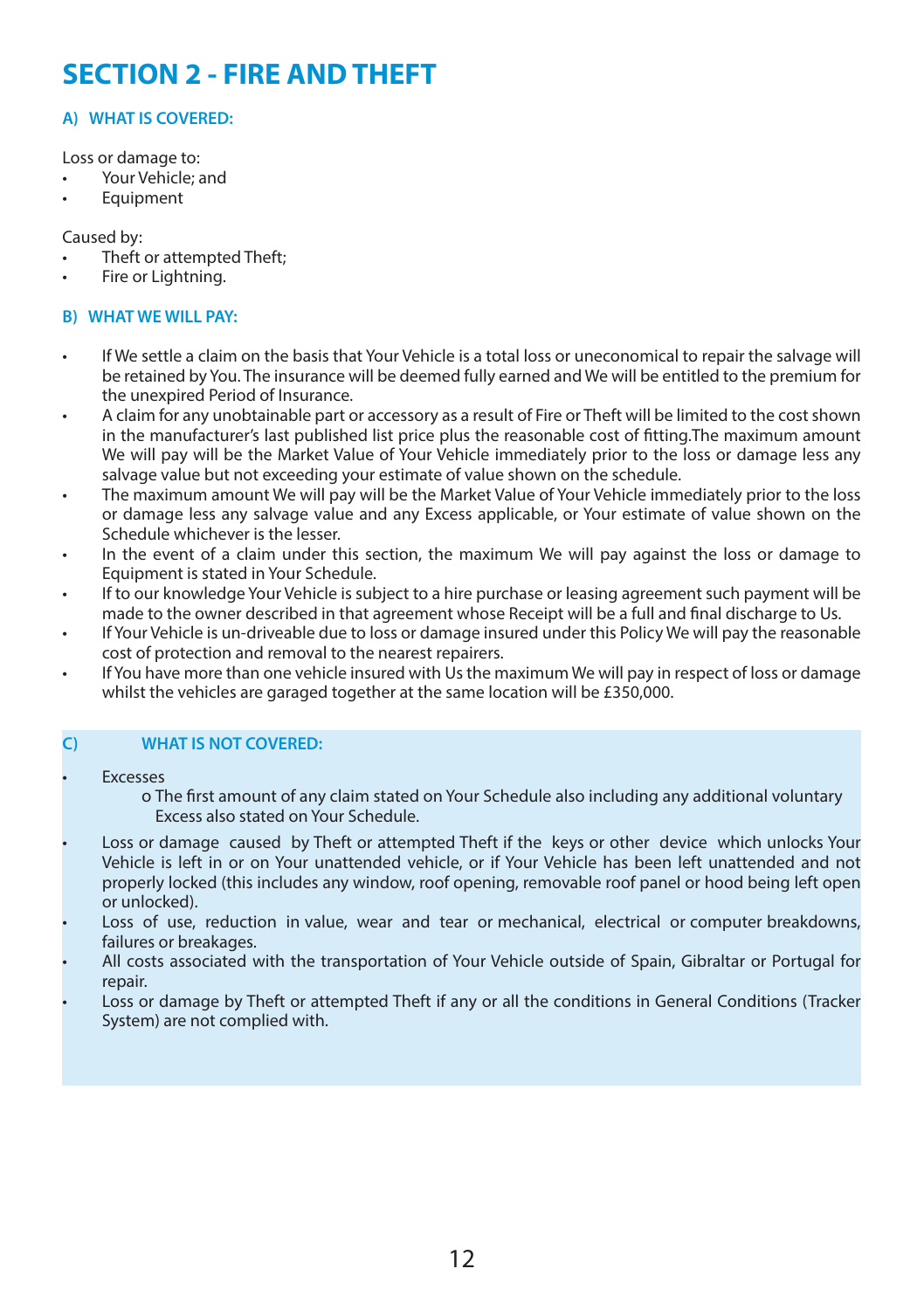- Loss or damage while the vehicle is being driven by or in the charge of any person not stated as an authorised driver in the "Drivers of the Vehicle" section of the Schedule. Loss or damage resulting from Theft, attempted Theft or unauthorised use by any person normally resident in the same household as The Insured or any spouse, partner or child of The Insured.
- Loss or damage to Your Vehicle, if Your Vehicle has been fitted with a dual-fuel system such as petrol/ diesel and CNG/LPG unless You have previously declared this on Your proposal form and have a Certified Certificate of Installation or Your Vehicle was bought as manufactured/supplied dual fuel car. Loss or damage to Your Vehicle, if Your Vehicle has been fitted with a dual-fuel system such as petrol/ diesel and CNG/ LPG unless you have previously declared this on your proposal form and have a Certified Certificate of Installation or Your Vehicle was bought as manufactured/supplied dual fuel car.
- Loss or damage to Your Vehicle resulting from fraud or deception.

# **SECTION 3 – LIABILITY TO THIRD PARTIES**

# **A) WHAT IS COVERED**

#### **1. Your liability to third parties**

We will insure You in respect of all sums which You may be required to pay at law and all other costs and expenses incurred with Our written consent up to the amounts stated in the Schedule, arising from:

- Death or bodily injury to third parties.
- Damage to property of third parties.

In respect of any one claim or number of claims arising out of one event caused by:

- Your Vehicle; or
- Any Trailer while it is being towed by Your Vehicle. Provided that its total weight does not exceed 1500kg and that its licence plate number coincides with that of the Vehicle.

#### **2. Liability of other persons driving or using Your Vehicle**

We will also insure the following persons under this section in respect of all sums which they may be required to pay by law arising from death or injury to third parties or damage to the property of the third party:

• Any person You give permission to drive Your Vehicle provided they are stated on the Schedule under the "Persons Entitled to Drive" section. Any person travelling in or getting into or out of Your Vehicle.

#### **3. Payment to legal personal representatives**

In the event of the death of anyone who is insured under this section We will cover his/her legal personal representatives for any liability of the deceased person if that liability is insured under this section.

#### **4. Emergency treatment (Applicable to the United Kingdom only)**

We will refund payments any person authorised to use any Vehicle covered by this Policy has made as required under the Road Traffic Acts (United Kingdom only) for emergency treatment. If We make a payment under this section this will not affect Your no-claims bonus.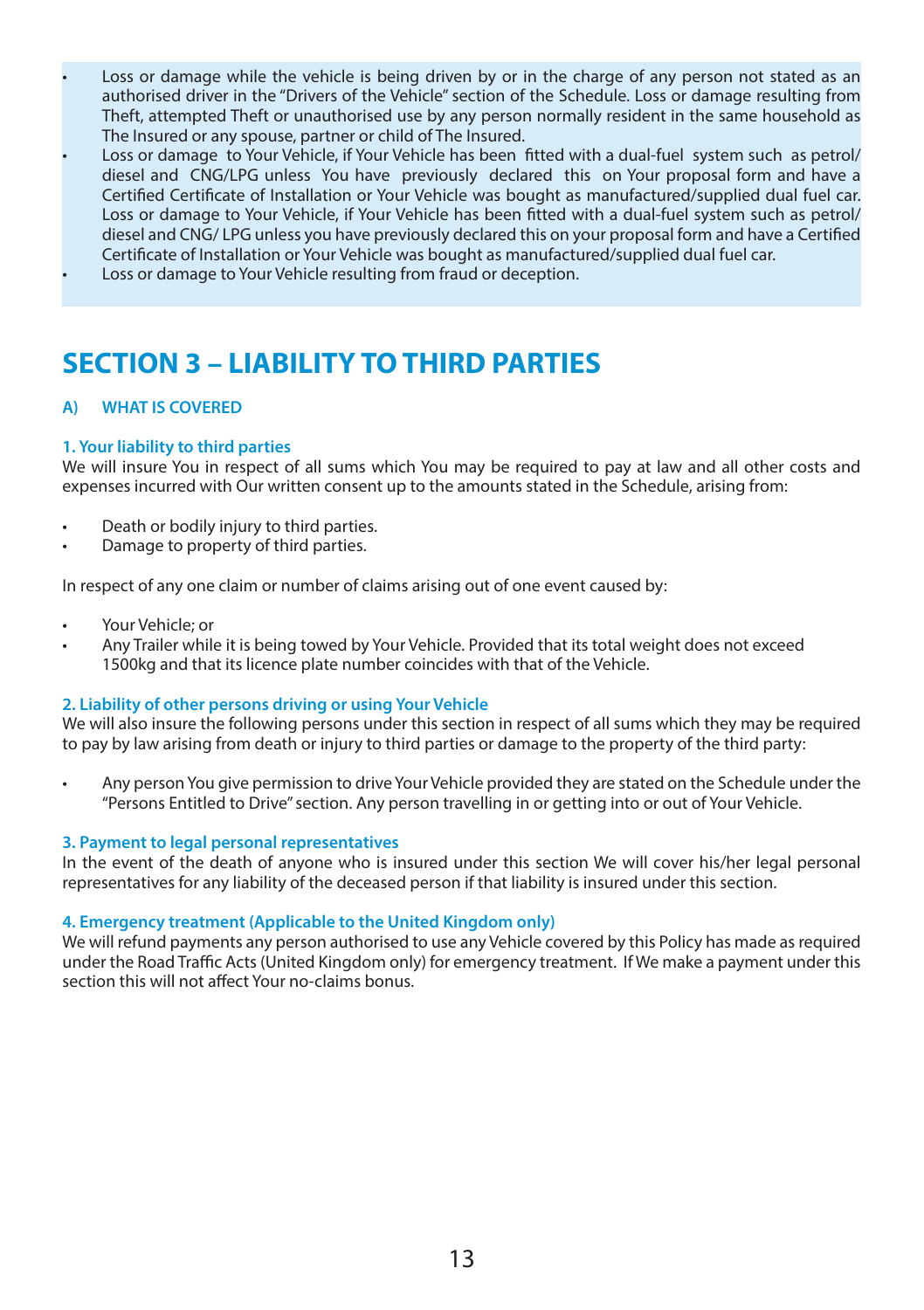#### **WHAT IS NOT COVERED:**

- Any person insured under this section who fails to observe the terms exceptions and conditions of this insurance as far as they apply.
- The cover shall not apply if they can claim under another policy of insurance.
- Loss or damage to property belonging to, or in the care of, anyone claiming to be insured by the Policy.
- Damage to any vehicle where cover in connection with the use or driving of that vehicle is not provided by this section.
- Death or personal injury to any person You give permission to drive Your Vehicle.

#### **B) LEGAL DEFENCE**

If any person has an accident that is covered under Section 3 We may arrange for legal services to:

- represent that person at any coroner's inquiry or fatal accident inquiry; or
- defend that person against a driving charge arising from the incident if We decide there is a reasonable chance of success.

#### **We will not pay for:**

- any legal costs or provide legal services if that person decides to plead guilty but they want a solicitor to speak to the court on their behalf.
- any legal costs or provide legal services for charges to do with speeding, driving under the influence of drink or drugs, or for parking offences.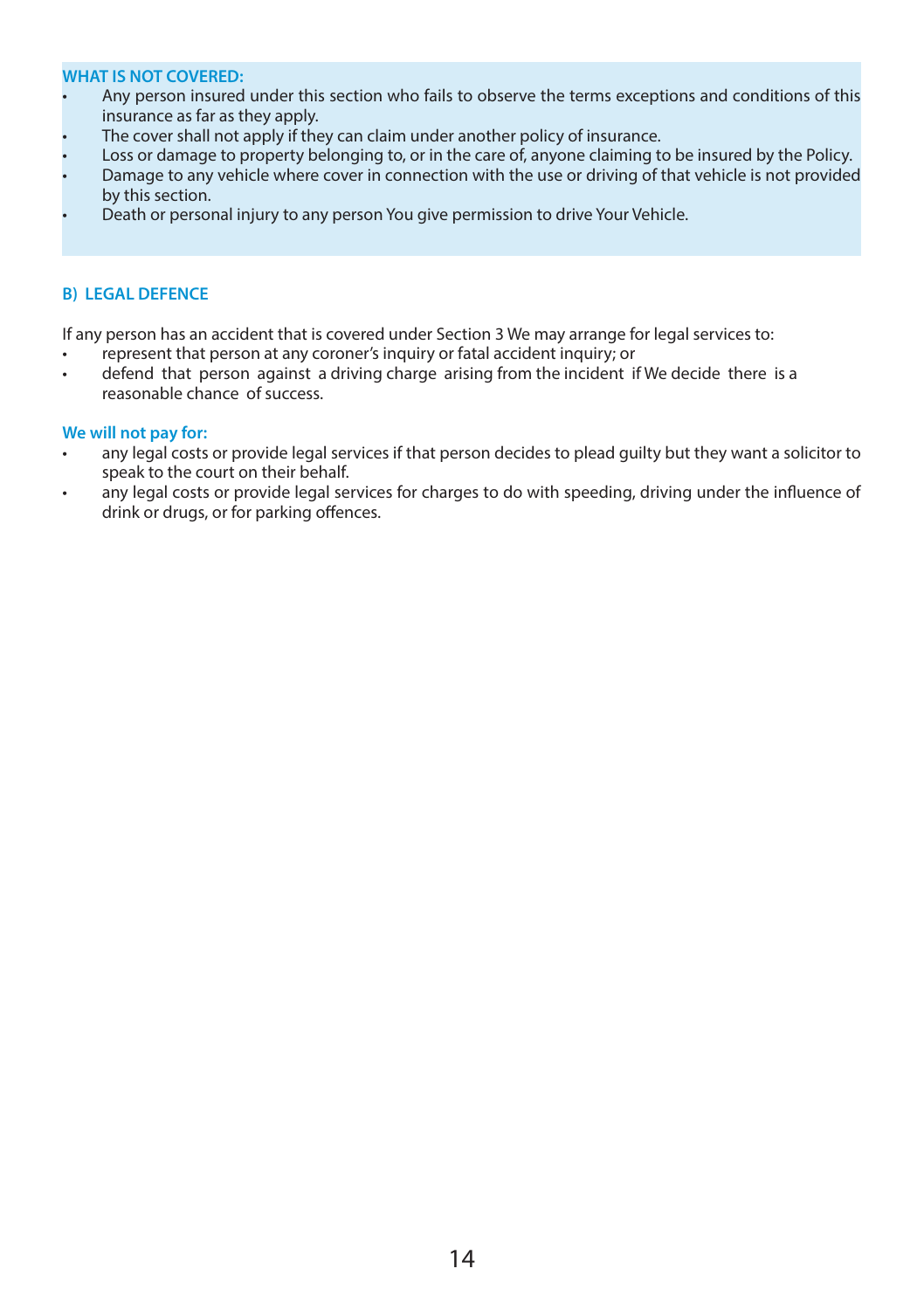# **SECTION 4 – WINDSCREEN AND WINDOW DAMAGE ONLY**

This section is an optional extra and applies only if it is stated as "Covered" on the Schedule.

### **A) WHAT IS COVERED:**

We will repair or where necessary replace:

- the broken glass of Your windscreen or window:
- trims and any scratching to the bodywork caused by the broken glass

as long as there has not been any other loss or damage and providing this cover is shown as covered on the Schedule.

#### **The decision to replace or repair the glass will be made solely by The Insurer.**

#### **What We will pay:**

The most We will pay per claim is stated in the Schedule.

We will not pay the Excess stated in the Schedule. A different Excess stated in the Schedule, will apply when our preferred supplier is not used.

A payment under this section will not affect Your no claims bonus providing that the payment does not exceed the amount stated in the Schedule. If the payment exceeds the amount stated in the Schedule, the claim should then be dealt with under Section 1 – Damage to Your Vehicle (an Excess will be applicable and it will affect Your no claims bonus).

### **B) WHAT IS NOT COVERED:**

- **• We will not repair or replace sunroofs or any other Glass forming part of Your Vehicle.**
- **• Any windscreen or window not made of glass.**
- **• The most We will pay is £600.00 per claim.**
- **• At the time of loss We will not pay more than the Market Value of Your Vehicle, or the value as stated on the schedule, whichever is the lesser.**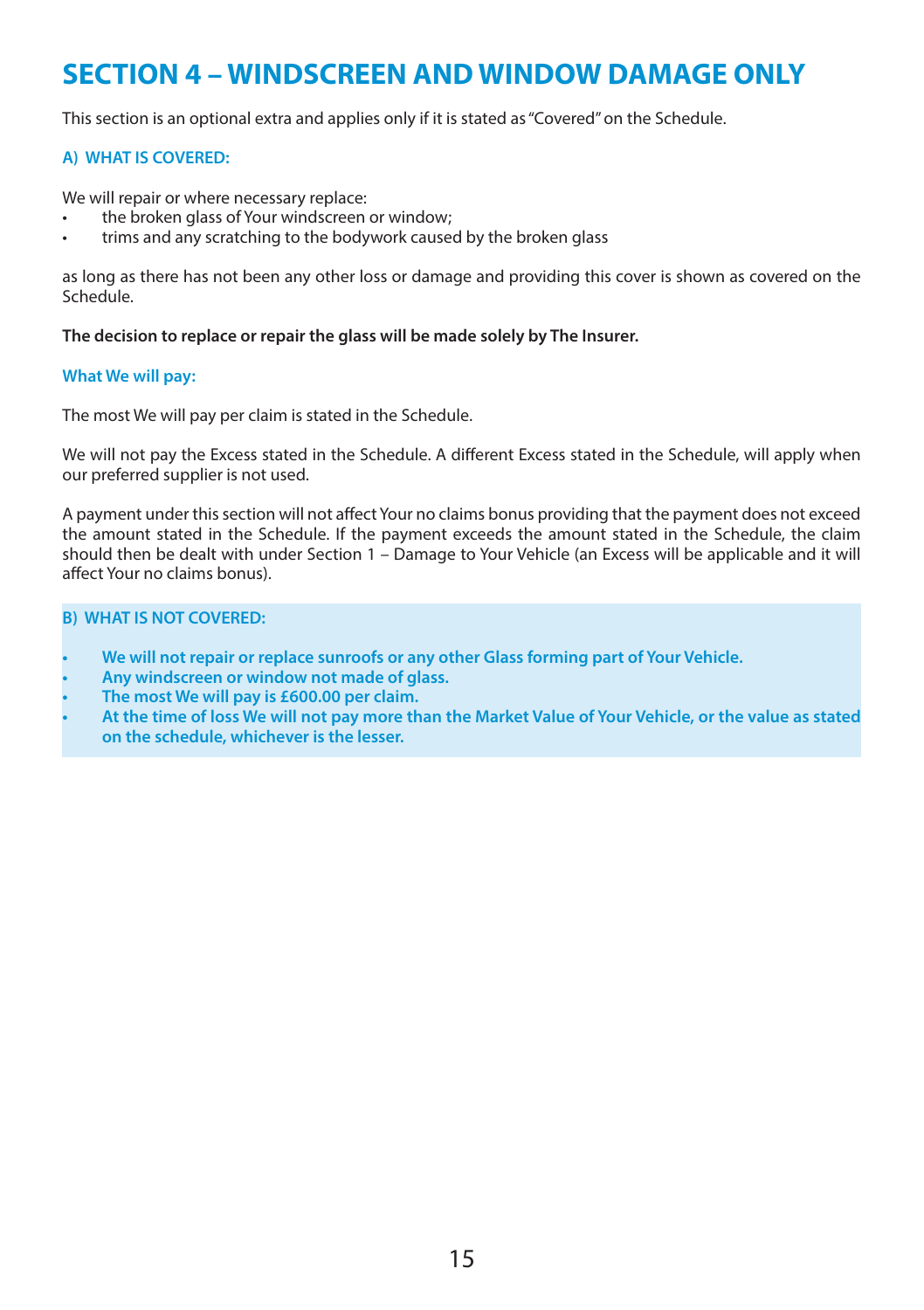# **SECTION 5 - COMPREHENSIVE COVER EXTRA BENEFITS**

#### **New Vehicle Replacement**

If the Vehicle is a Private Motor Vehicle and You have comprehensive cover as stated in the Schedule We will replace Your Vehicle with a new one of the same make and specification (subject to availability) within twelve months of purchase new by You and insured continuously by You with Us:

- if any repair cost or damage covered by the Policy exceeds 80% of the list price of Your Vehicle (including vehicle tax and VAT) at the time of purchase, or
- if Your Vehicle is stolen and not recovered, or

If a vehicle of the same make model and specification is not available the most We will pay is the:

• Market Value of Your Vehicle at the time of loss or damage but not exceeding the Estimate of Value stated on the Schedule.

If We replace Your Vehicle the salvage may at our option be retained by Us.

If to our knowledge Your Vehicle is subject to a hire purchase or leasing agreement such payment will be made to the owner described in that agreement whose Receipt will be a full and final discharge to Us.

An excess will be applicable as stated on Your Schedule.

**We will cover any vehicle which is defined as a Private Motor Vehicle and registered to a private individual.**

#### **Child car seats**

If You have a child car seat fitted to Your Private Motor Vehicle and Your Vehicle is involved in an accident, damaged by Fire, Theft or attempted Theft, We will cover You for the cost of a replacement child car seat up to the limit stated in the Schedule. Proof of purchase may be required in the event of a claim.

#### **Replacement locks**

If Your Vehicle's keys or lock transmitter are stolen We will pay the cost of replacing:

- the door locks and/or boot lock; and/or
- the ignition/steering lock; and/or
- the lock transmitter and central locking interface provided that You can establish to our satisfaction that the identity or garaging address of Your Vehicle is known to any person who is in possession of Your keys or transmitter.

We will pay up to but not exceeding the limit stated in the Schedule.

**We will not pay for the cost of replacing any alarms or other security devices used in connection with Your Vehicle.**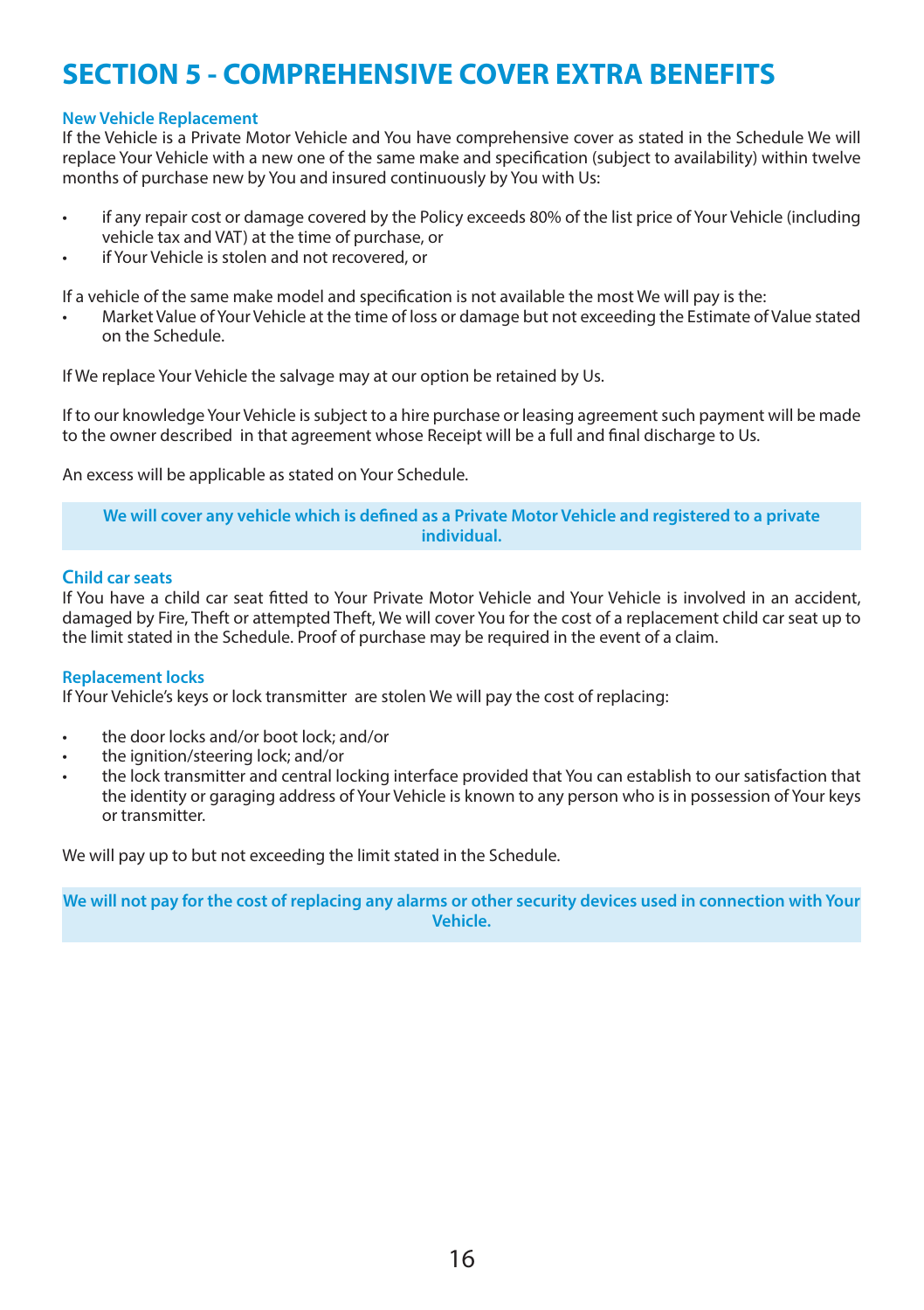# **SECTION 6 - EXTRA BENEFITS**

# **1. Injury to the Policyholder**

#### **What is Covered**

If You suffer accidental bodily injury in direct connection with Your Vehicle, or while getting into or out of, or travelling in any other vehicle not belonging to You, or hired to You under a hire purchase agreement, and if within 3 months of the accident the injury is the sole cause of:

- irrecoverable loss of sight in one or both eyes, or
- loss of any limb.

The maximum amount We will pay under this section stated in the Schedule.

If You have any other insurance policies with Us in respect of any other vehicle, You will only be able to obtain compensation for Your injuries under one policy.

**What is Not Covered under this Section**

- **• bodily injuries arising from attempted suicide;**
- **• companies or firms;**
- **• if You are 75 years old or older at the time of the incident;**
- **• if You do not hold a licence or are disqualified from holding or obtaining such a licence;**

#### **2. Medical expenses**

If You or any other occupant of Your Vehicle suffers an accidental bodily injury as a direct result of Your Vehicle being involved in an accident We will pay for the medical expenses in connection with such injury up to but not exceeding the limit stated in the Schedule.

#### **3. Uninsured driver cover**

If You make a claim for an accident that is not Your fault and it has been established that the driver of the vehicle that hits You is not insured, We will reimburse Your Policy Excess stated in the Schedule and You will not lose Your no claims bonus.

#### **Claims information**

In the event of a claim We will need:

- A police report.
- The vehicle registration number, make and model of the vehicle.
- The driver's details if possible.
- Details of independent witnesses if available.

### **Please note**

**Only a payment made under 1. and 2. above will affect Your no claims bonus.**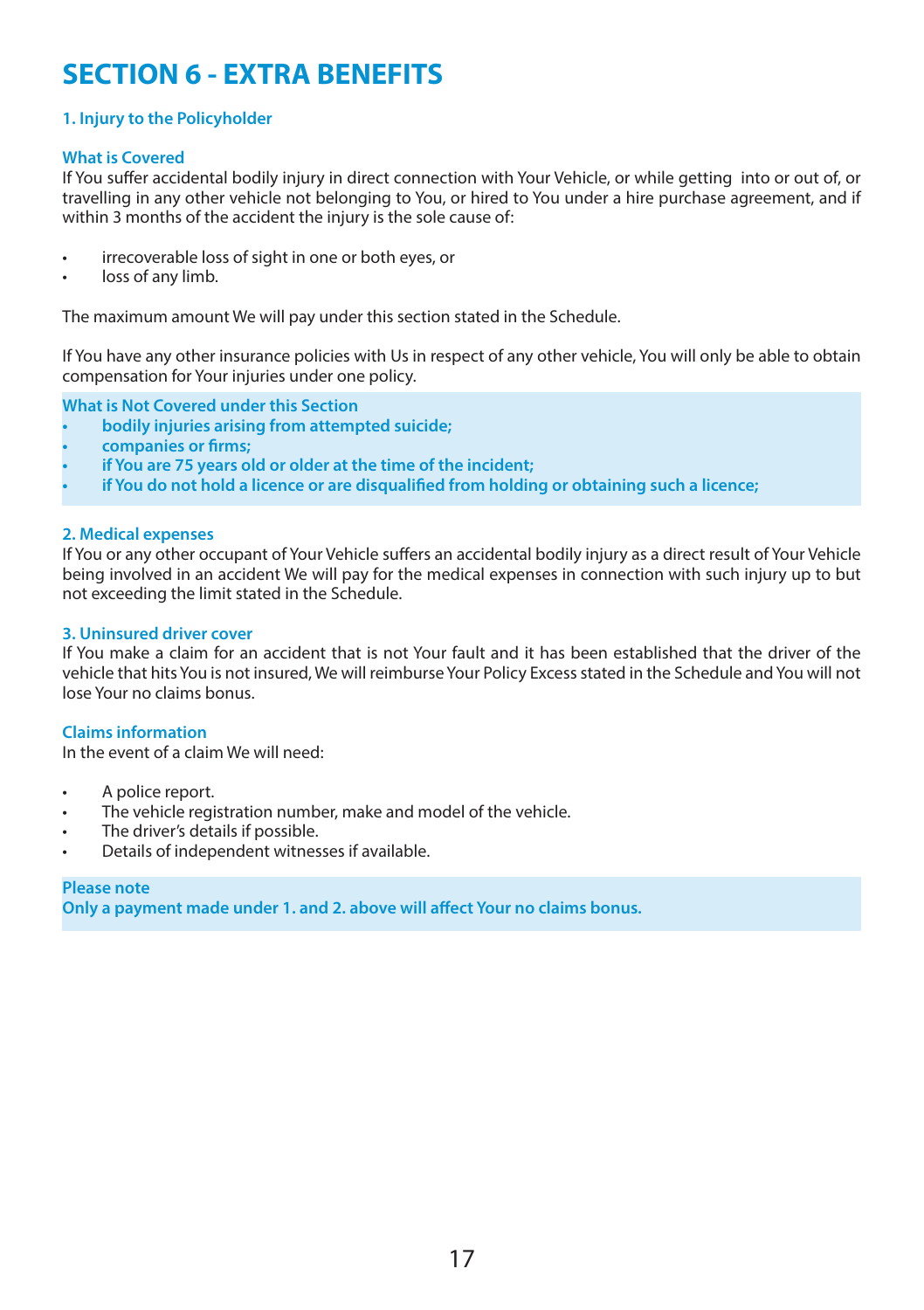# **SECTION 7 – NO CLAIMS BONUS**

If You do not make a claim under Your insurance Your no claims bonus, if applicable, will be increased in accordance with Our scale as applicable.

#### **What happens to your bonus if You make a claim?**

If You make a claim, or a claim is made against You, and You do not have protected no claims bonus, We will reduce Your no claims bonus as follows:

• One claim:

If You make one claim during Your Period of Insurance You will lose two years no claims bonus. If You had four years no claims bonus, You would have two years no claims bonus at renewal. If You had one year no claims bonus, You would be left with zero no claims bonus at renewal.

• Two claims:

If You make two claims during Your Period of Insurance You will lose four years no claims bonus, and terms and conditions may be amended and applied. If You had four years or less no claims bonus, You would be left with zero no claims bonus at renewal,

• Three or more claims:

If You make three or more claims during Your Period of Insurance You will lose all Your no claims bonus, and terms and conditions may be amended and applied.

If a claim occurs which is not Your fault and We have to make a payment, We will reduce Your no claims bonus unless We can get back all that We have paid from those responsible.

If You make a claim after Your renewal premium has been calculated, We reserve the right to revise Your premium.

If Your no claims bonus has been reduced on renewal of Your Policy and a subsequent recovery is made on a claim which affected Your bonus, We will reinstate Your no claims bonus and any applicable premium will be refunded.

No claims bonus cannot be earned unless a policy has been in force for at least 12 consecutive months with no fault claims occurring.

#### **No claims bonus certificate**

Your no claims bonus certificate will be issued confirming the number of years no claims bonus earned by You and will not take into account any introductory or equivalent bonus.

#### **Named drivers no claims bonus**

Any no claims bonus earned by a named driver on Your Policy is valid only on another Ibex policy. Should that policy be cancelled, We will only provide a no claims bonus showing the bonus earned on that policy by the Policyholder and not include any bonus accrued as a named driver.

#### **Protected no claims bonus**

Protected no claims bonus will be stated on Your Schedule as Covered if You have opted to include the cover and paid any applicable additional premium.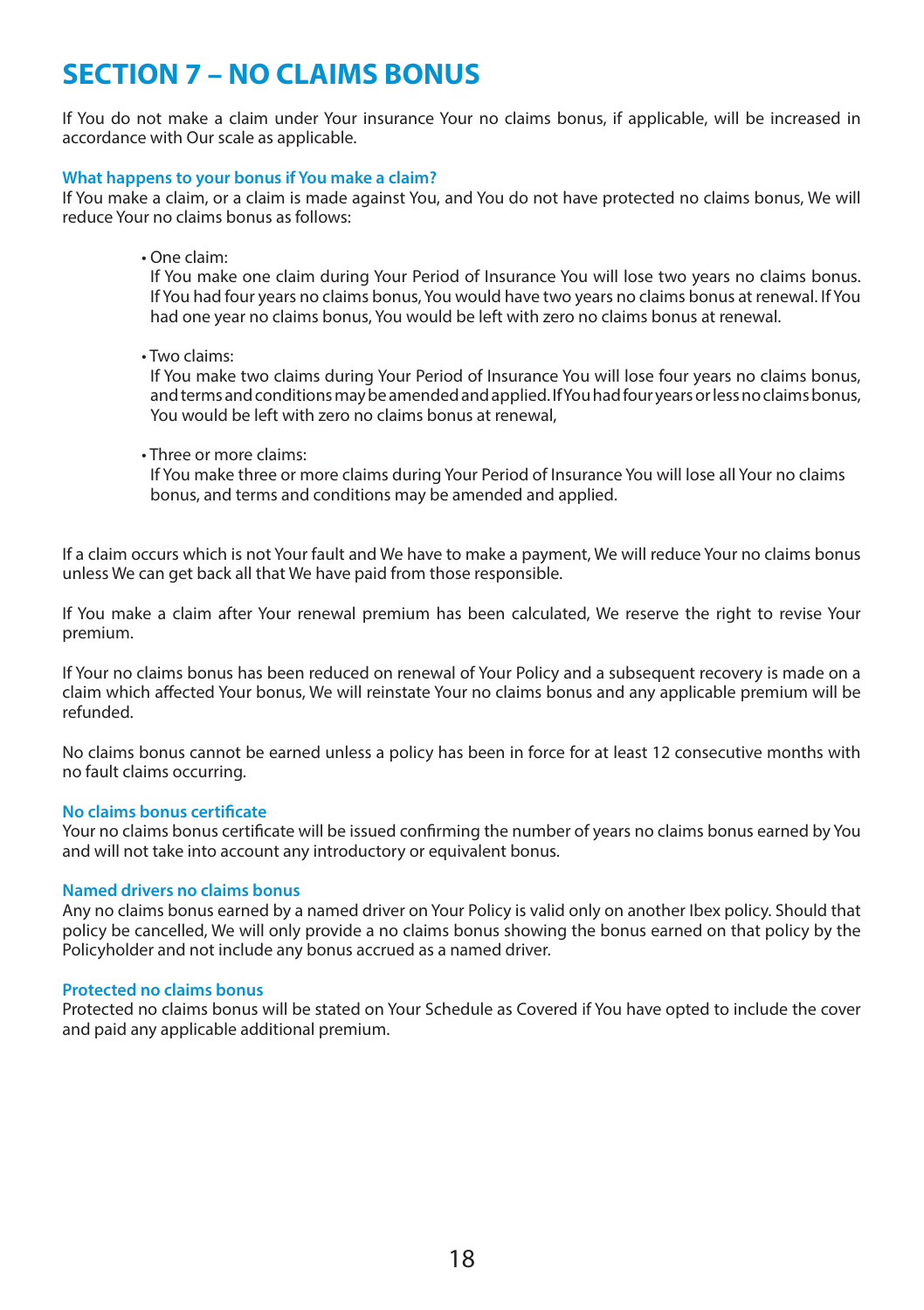Protected no claims bonus allows You to have up to 2 at fault claims in any 3 year period before You lose any no claims bonus, thereafter any subsequent at fault claim will affect your bonus as stated above "What happens to your bonus if You make a claim?" i.e.

# • One claim:

If You make one claim during your Period of Insurance You will lose two years no claims bonus. If You had four years no claims bonus, You would have two years no claims bonus at renewal. If You had one year no claims bonus, You would be left with zero no claims bonus at renewal.

Repairs to or replacement of Your Vehicle's windscreen or windows by our nominated repairer, breakdown assistance and accident recovery will not be counted as a claim under this clause.

Any changes to Your circumstances or any of the information You have provided could result in You having to pay an additional premium or Us having to amend the terms of Your insurance.

# **SECTION 8 – FOREIGN USE**

In compliance with EU Directives this policy provides, as a minimum, the necessary cover to comply with the laws on compulsory insurance of motor vehicles in:

- any country which is a member of the European Union;
- any country which the Commission of the European Communities is satisfied has made arrangements of Article (8) of EC Directive 2009/103/EC relating to civil liabilities arising from the use of a motor vehicle.

# **Countries include;**

Andorra, Austria, Belgium, Bulgaria, Croatia, Cyprus, Czechia, Denmark, Estonia, Finland, France (including Monaco), Germany, Greece, Hungary, Iceland, Italy (including San Marino and the Vatican City), Latvia, Lithuania, Luxembourg, Malta, the Netherlands, Norway, Poland, Portugal, Republic of Ireland, Romania, Serbia, Slovakia, Slovenia, Spain, Sweden and Switzerland (including Liechtenstein) and the United Kingdom.

Note – The level of cover provided under this section is the minimum level of cover required by the law of the countries in which You are visiting as detailed above, it is not the same level of cover you receive when driving within the Territorial Limits under this policy.

#### **Cover includes:**

- transit between the countries listed above (including transit to and from the Territorial Limits).
- reimbursement of any customs duty which may be payable on Your Vehicle after its temporary importation into any country listed above, subject to Your liability arising as a direct result of any loss of or damage to Your Vehicle which is covered under Section 1 – Damage to Your Vehicle and it's Accessories.

All countries covered under this section have agreed that a Green Card is not necessary for travel outside the Territorial Limits. Your certificate of motor insurance provides sufficient evidence of compliance with the laws on the minimum compulsory insurance of motor vehicles in any of these countries visited. However, we do provide a Green Card with Your Policy as added security.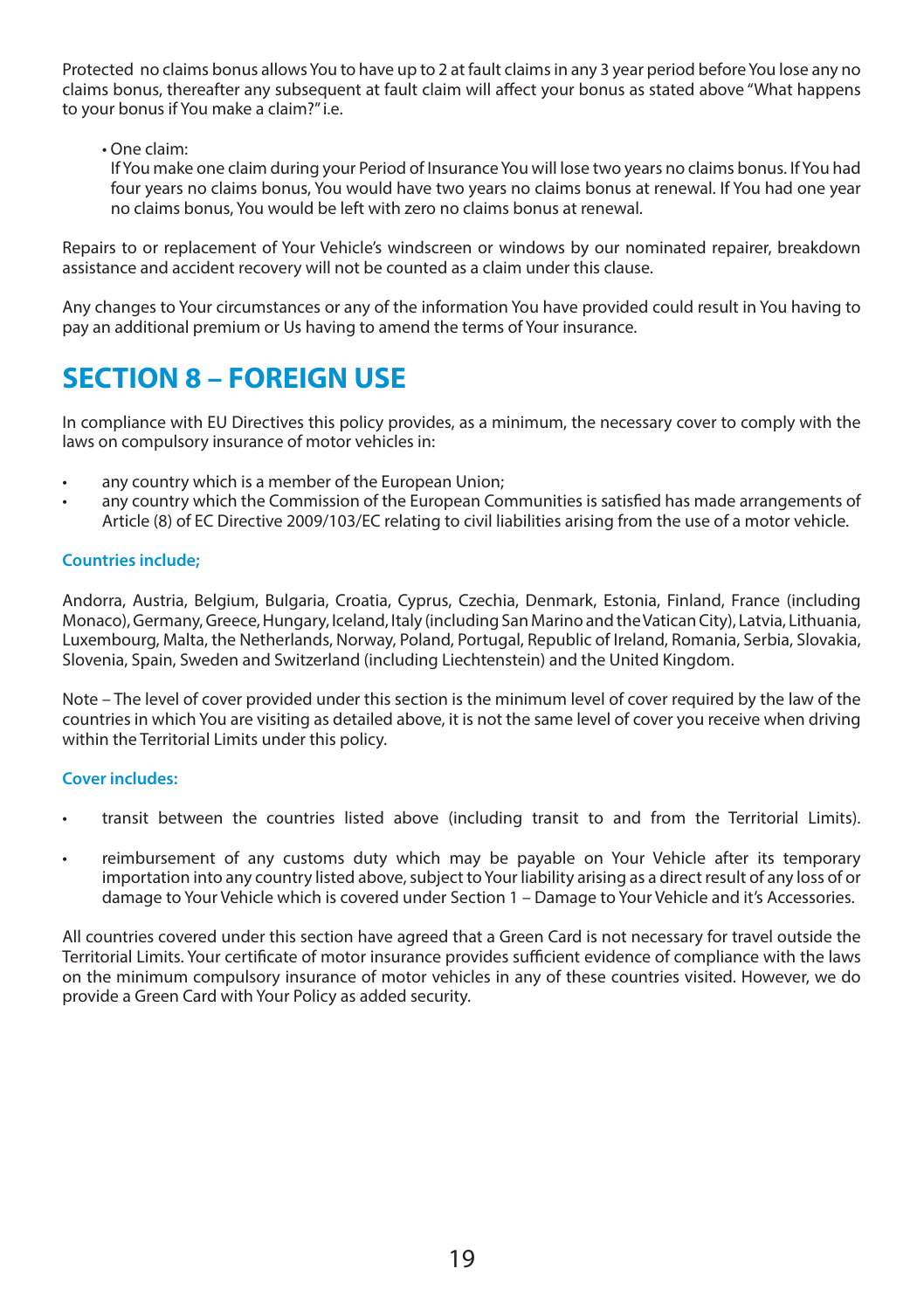# **SECTION 9 – MOTOR LEGAL PROTECTION**

The cover provided by this section is legal expenses insurance.

There are 2 different levels of cover available:

• For Essential Cover - Gibraltar

• For Prestige Cover - Any member country of the European Union.

Please refer to Your Policy Schedule which will state the cover provided.

Your cover will be valid for the Period of Insurance stated on Your Schedule. Motor Legal Protection is a legal expenses insurance contract which helps You to recover uninsured losses and costs from the person responsible for the accident following a vehicle collision.

### **DEFINITIONS**

For the purposes of this section only, where the following words appear they will have this specific meaning:

#### **Costs**

In relation to a Road Traffic Accident means any legal fees, costs and disbursements reasonably and properly incurred in relation to a claim and any consequent Legal Proceedings, which cannot be recovered from another person.

#### **Event**

Means a Road Traffic Accident arising from the negligence of a Third Party, which results in The Insured Person incurring Legal Costs and Expenses in bringing a Claim relating to:

- loss of or damage to Your Vehicle;
- damage to any personal property owned by You or for which You are legally responsible while such property is in or on Your Vehicle;
- death or personal injury to You whilst in, on, mounting or dismounting from Your Vehicle.

Any such accident must occur within the Period of Insurance and within the Territorial Scope of this Policy.

#### **Maximum Limit**

The maximum limit We will pay for costs under this section for any one accident is stated in the Schedule either to be used in full You or apportioned with the passengers in Your Vehicle.

#### **Lawyer/Legal Representative**

Means the Lawyer or other appropriately qualified or experienced person or persons (who may be a member of Our staff) appointed to act for the Insured Person, who will be suitably competent to carry out the work.

#### **Legal Proceedings**

Any civil, tribunal or arbitration proceedings or an inquiry or appeals from them.

#### **Road Traffic Accident**

An accident resulting in bodily injury to any person or damage to property caused by or arising out of the use of a motor vehicle on a road or other public place.

#### **Reasonable Prospects**

In relation to a claim, it is more likely than not that the Insured Person will be awarded damages. **Territorial Scope** For Essential Cover – Gibraltar

For Prestige Cover - Any member country of the European Union.

### **Third Party**

Other person(s) and/or party(s) responsible for the accident, excluding The Insured Person.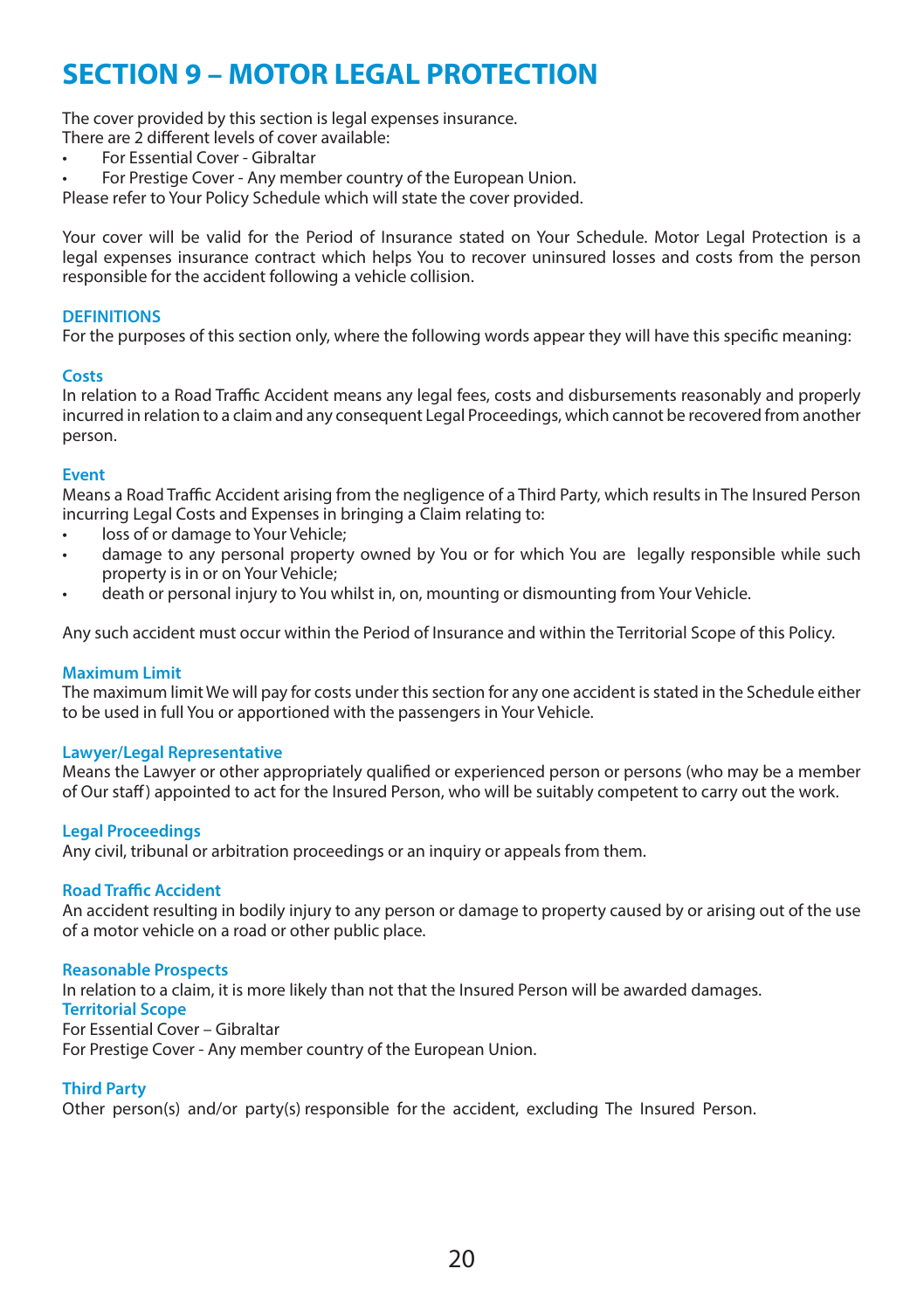### **Uninsured Loss**

Any loss, including injury, compensation or consequential loss sustained by The Insured Person from an Insured Event not covered by Your Policy.

#### **You/Your**

You and Your will include You and any person authorised to drive the Vehicle under this insurance or any authorised passenger in or on Your Vehicle who are claiming under this section of the Policy, with Your consent, or Your or their legal representative in the event of death.

#### **Proportionality**

The basis objectively applied of deciding if the costs of Your claim are proportionate to the expected advantages to You from the claim taking account of:

- the amount of money involved;
- the public importance of the case;
- the complexity of the issues;
- the financial position of the parties; and
- the damages You are expected to receive.

# **ADDITIONAL CONDITIONS (WHICH APPLY TO THIS SECTION)**

#### **Your policy**

The cover under this section will only apply if at the time of the event Your Policy is in force and all obligations under Your Policy have been complied with and Your Vehicle is being driven or used for a purpose allowed under Your Policy.

#### **Your duty**

We will only provide cover under this section if You adhere to all the terms of Your Policy and of this section and You act openly and in good faith throughout.

#### **Notification**

You must tell Us as soon as reasonably possible after an event which may lead to a claim under this section. You must not answer and You must send to Us as soon as reasonably possible after receiving it, any notice of a prosecution inquest or fatal accident enquiry or Claim Form from a court, claim or letter about the event. You must follow the claims procedure for Your Policy. You must also promptly give any further information that We or the Lawyer ask for. Information to be given by You to Us or the Lawyer will be provided at Your own expense.

#### **Uninsured Loss Claim and Prospects of Recovery**

- 1. We will investigate the circumstances of the accident to decide whether You have a Reasonable Prospect of recovery.
- 2. If at any time We consider that You do not have a Reasonable Prospect of recovery We will not commence or continue the claim.
- 3. We will notify You in writing, giving reasons for Our decision to discontinue handling the claim. There will be no further entitlement to receive the service in respect of the accident in question.

#### **Additional Claims Procedure (applicable to this section)**

- 1. We will have sole discretion to decide the way in which the claim is pursued and the way in which negotiations are handled. This may include the disclosure of the contact details to the other party where such disclosure is deemed beneficial to the progress of the claim.
- 2. You must co-operate fully with Us.
- 3. If You fail to co-operate with Us or fail to pursue the claim in a reasonable and diligent manner We will be entitled to withdraw the service.
- 4. You will be liable to reimburse Us for all Costs, fees and other expenses incurred by Us if:
	- a. You fail to co-operate with Us in his pursuit of the claim or
	- b. You withdraw the claim without the our agreement or
	- c. You makes a serious misrepresentation of the facts surrounding any aspect of the claim, which affects our risk.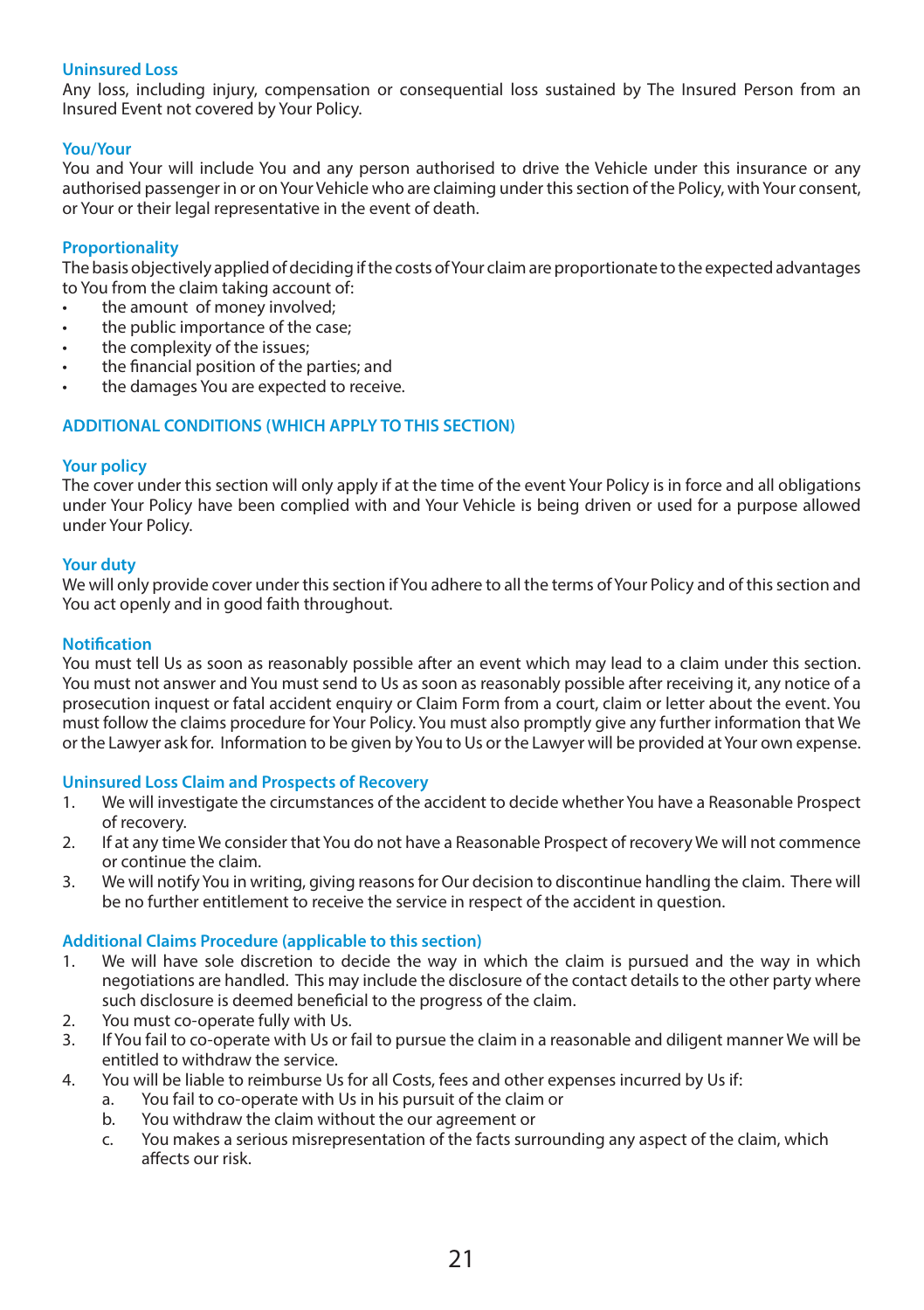### **Negotiation and Settlement**

- 1. All offers of settlement received from the Third Party will be communicated to You.
- 2. If You do not wish to accept an offer which We consider to be realistic, We will not be under any obligation to continue to provide the service in respect of the accident concerned.
- 3. If We consider that there is unlikely to be a realistic settlement from the Third Party, We may discontinue and terminate the pursuit of Your claims.

#### **Your Representative**

Your Legal Representative is Ibex Insurance Services Limited who can be contacted at the following address:

Ibex Insurance Services Limited 68 Irish Town Gibraltar Tel: +34 956 695 747 Fax: +34 956 794 681 E-mail: legal@ibexinsure.com

Ibex Insurance Service Limited will be appointed to handle and manage Your claim against the third party responsible for the incident.

# **Appointment of a Lawyer**

- 1. If We consider it necessary, a Lawyer will be appointed by Us to act on behalf of You.
- 2. We may appoint a Solicitor of The Insured's Person's choice but only after:
	- a. We consider that Legal Proceedings are required and are about to be issued, and
	- b. We agree in writing, and
	- c. the Lawyer appointed agrees to all Our terms and conditions that may be required at the time of the appointment. We will advise the Lawyer in writing of any terms and conditions which apply. We may choose not to accept the choice of Lawyer.

If the Lawyer chosen by You will not agree to our terms and conditions, We will not be obliged to afford any cover under the terms of this section of Your Policy.

# **Supervision of Legal Proceedings**

- a. We shall have direct access to the Lawyer at all times and be entitled to receive full details of all negotiations and Legal Proceedings undertaken, together with all documents relating to the claim (including the Lawyers' original file) and to that extent You waive privilege.
- b. The Lawyer will not institute Legal Proceedings without Our prior approval.
- c. You or Lawyer shall notify Us of any offer or payment in settlement of the claim. If We consider that any such offer or payment is realistic, We shall not be liable to pay any authorised legal costs incurred thereafter.
- d. If We decide at any time that Your claim no longer has Reasonable Prospect of success, We shall notify You and the Lawyer in writing to that effect. The Lawyer shall try to negotiate settlement of the claim on the best terms possible. If settlement has not been reached within 28 days of Our notification, We shall not be liable to pay any authorised Legal Costs incurred thereafter.
- e. To the extent that any claim for authorised legal costs is increased because of the failure of the Lawyer to diligently and effectively pursue a claim for uninsured losses then We shall not be liable to contribute to that increase.
- f. Except by agreement We will not pay for any authorised legal costs until after the conclusion of a claim for Uninsured Losses when as soon as possible a final account in respect of authorised legal costs has been sent to Us for consideration of payment.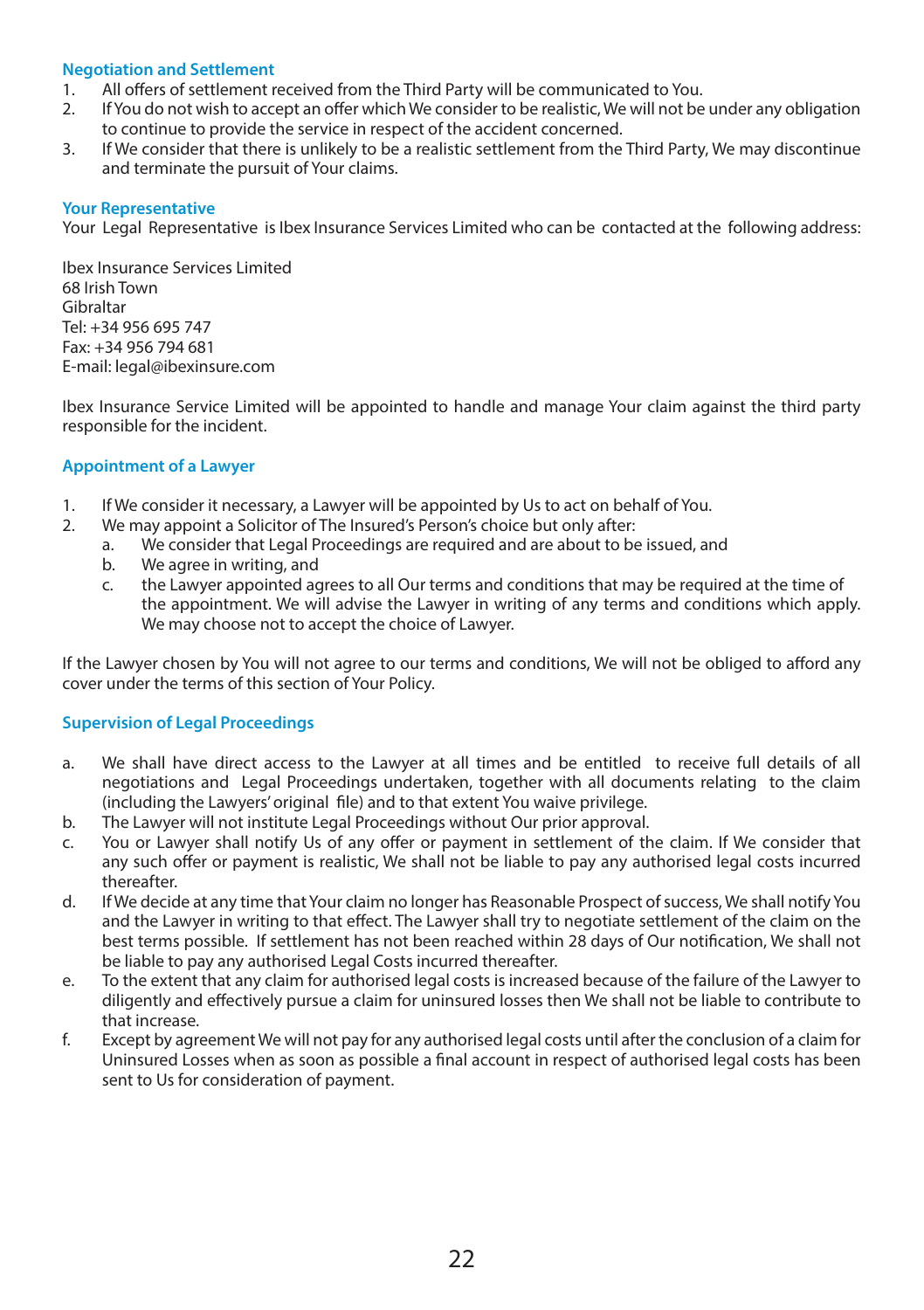# **Conflict of interest**

If a situation arises where:

- a. Your claim is against a person who is also entitled to the Uninsured Losses services, and
- b. there is a conflict between Your best interests and those of The Legal Representative then The Legal Representative will be entitled to appoint a Lawyer, to conduct negotiations and/or take Legal Proceedings on the Your behalf, providing:
	- i. that The Legal Representative has previously decided that it is necessary for a Lawyer to be appointed, and
	- ii. that You have not already appointed a Lawyer. The same conditions for appointment of a Lawyer and supervision of Legal Proceedings will apply. In such circumstances the maximum limit We will pay for the Authorised Legal Cost for Your Legal Representative is stated in the Schedule

# **ADDITIONAL EXCEPTIONS WHICH APPLY TO THIS SECTION**

The Legal Representative will not be liable to provide services for claims:

- Arising out of any deliberate and/or criminal act.
- Any legal Costs and fees if You report a claim to Us more than 180 days after the accident.
- If there is other insurance which covers the same loss We will not pay more than Our share of the claim.
- Costs arising out of an event which happened outside the Period of Insurance or which happened outside of the Territorial Scope.
- Costs for Legal Proceedings taking place outside the Territorial Scope..
- Costs incurred without our written consent for the Legal Proceedings or the appeal and in any circumstance those incurred before written notification of the claim to Us and any payments arising from the event You make or agree to make without Our agreement.
- Costs incurred after You unreasonably withdraw from the Legal Proceedings, or Your claim is settled or discontinued without agreement beforehand; or
- Costs, expenses, damages, fines or other penalties You are ordered to pay by a court of criminal jurisdiction.
- Costs arising from disputes between You and Us or from an event or claim arising out of Your deliberate action or omission.
- Costs for a claim where We consider that the continuance of Your claim does not have reasonable prospect of success, or that the legal costs and fees are not in proportion to the amount You are claiming.
- Claims which are not notified to Us in accordance with the claim procedure for the Policy and this section.
- Claims arising out of the use of Your Vehicle which is not in accordance with Your Policy including use for racing, rallies, trials or competition of any kind.
- Claims arising from an Event for which there is no cover under this section of Your Policy.
- Claims which are false, fraudulent or exaggerated.
- Claims arising from mechanical failure of Your Vehicle, faulty or incomplete service or repair of Your Vehicle.
- Claims where at the time of the Event, the driver of Your Vehicle did not hold a valid driving licence or Your car was not in a roadworthy condition or there was no valid MOT or ITV certificate where applicable.
- Claims against You by any other person who falls within the definition of "You" in this section if there is a conflict of interest.
- All claims principally arising out of or alleging professional negligence.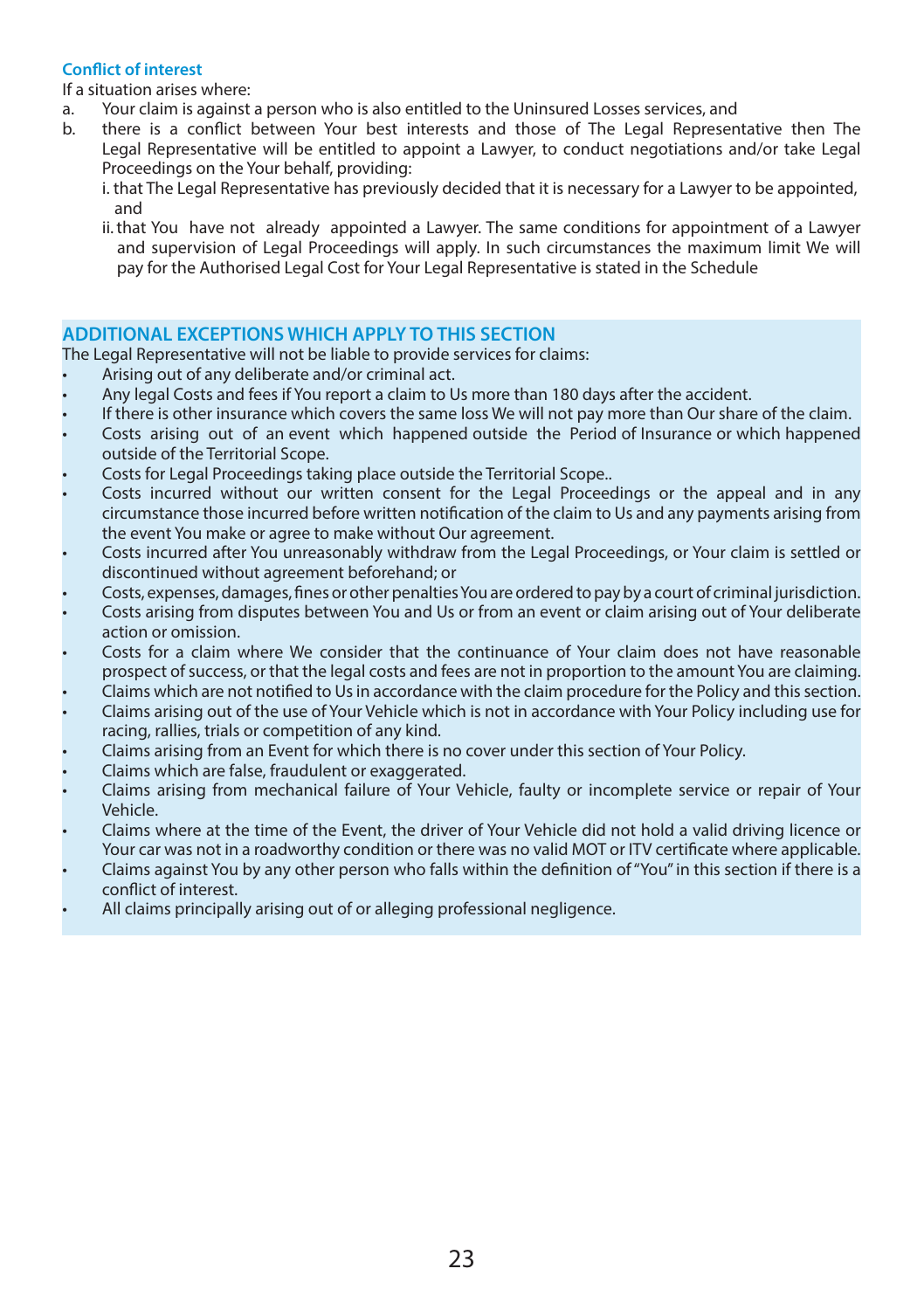# **CLAIMS PROCEDURE**

If You need to make a claim, please first read this Policy and Your Schedule to confirm that cover is in force. To register a claim, telephone or go and see Your insurance intermediary (see Your Schedule for the contact details of Your insurance intermediary). Alternatively, please contact our claims department direct at:

Ibex Insurance Services Limited 68 Irish Town Gibraltar

Tel: +350 20060703 (Gibraltar) Tel: +34 914148270 (Spain) Tel: +44 01172764663 (UK)

Email: claims@ibexinsure.com

# **1. You must:**

- (i) notify Us of accident or incident within a maximum period of seven days from the day on which it was known; and
- (ii) complete and return to Ibex Insurance Services promptly a written report of the accident or incident and provide Us with any additional information which We may require; and
- (iii) notify the Police immediately of any Theft/attempted Theft or criminal damage involving Your vehicle and obtain a crime report number.
- (iv) In the event of court action involving a Third Party:
	- a) within 7 days sign and return to Us or comment constructively upon any statement of truth that We, or our representative may require You to sign;
	- b) search for and provide to Us all documents that We or our representative may require from You in relation to any claim under this Policy and within 7 days sign and return to Us any statement of disclosure that We or Our representative may request or comment constructively thereupon;
- (v) send to Us immediately and unanswered, any communication You receive about the incident. You or Your legal personal representative must also let Us know immediately if anyone insured is to be prosecuted as a result of the accident or incident or if there is to be an inquest or a fatal inquiry;(vi) You must not admit liability without Our prior written consent, or make any other attempts to settle or compromise or pay any claim by a third party which might give rise to a claim under the Policy.

# **2. We may:**

- (i) obtain or ask You to obtain estimates for repairs and We can decide where repairs can be undertaken;
- (ii) take over the defence or settlement of any claim. We can also take legal action to get back any payment We have made under Your Policy. You must give Us permission to take this action in Your name and You must help Us far as possible.
- (iii) You must send all claims, letters, summonses or legal documents to Us as soon as possible. You must not reply to any of these documents.

All documentation relating to a claim should be submitted direct or via Your insurance adviser to:

**Ibex Insurance Services Ltd** 68 Irish Town Gibraltar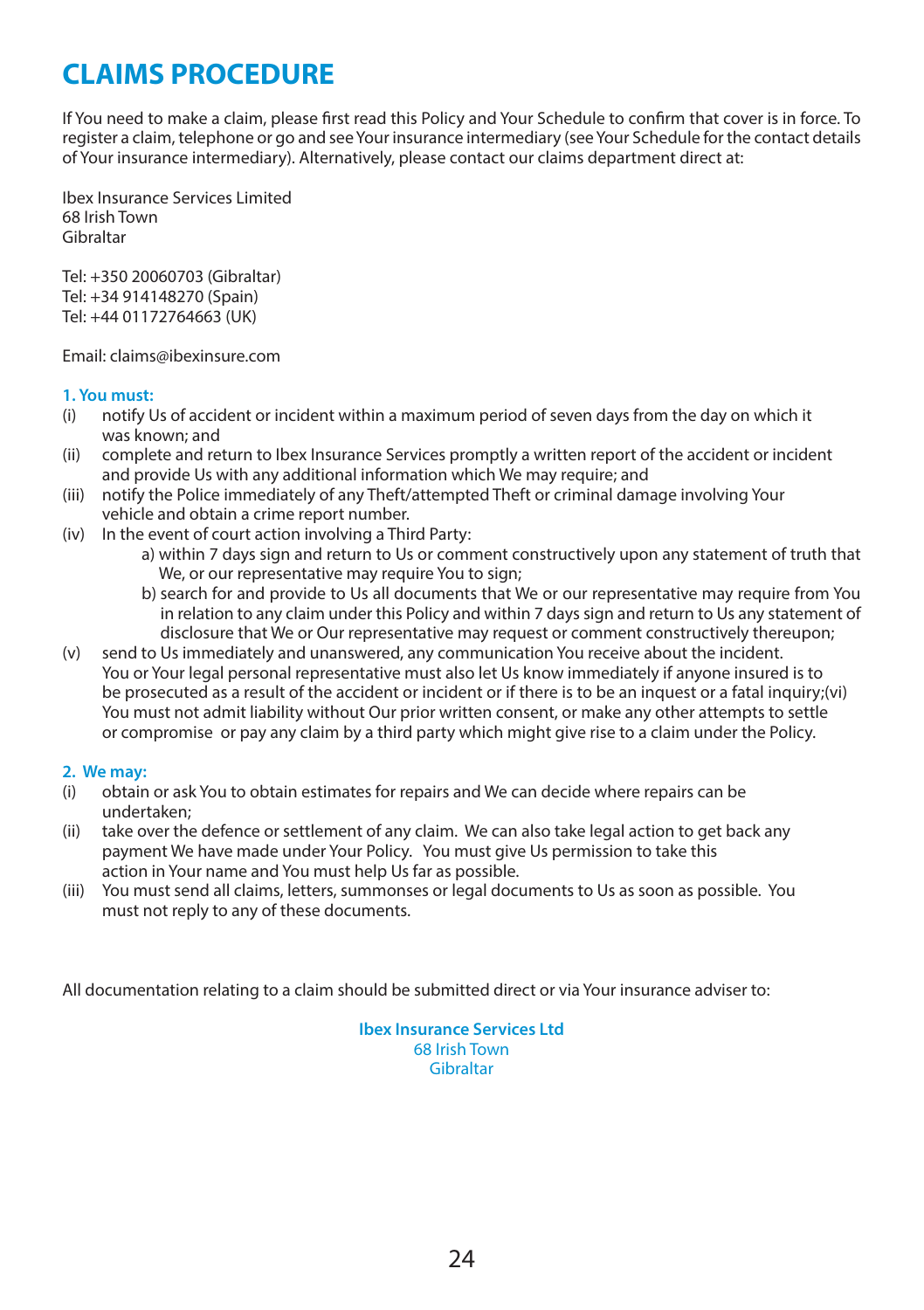# **CLAIMS CONTROL**

We shall have the absolute right in our discretion to decide where Your Vehicle is to be repaired.

We shall have the absolute right in our discretion and at Our expense:

- (i) to commence or take over and conduct the defence of any claim against or prosecution of the Insured arising out of an occurrence which might give rise to a claim under the Policy;
- (ii) to commence or take over and conduct any claim brought in the name of the Insured to recover sums which are or which might be payable under the Policy;
- (iii) to commence or take over and conduct the representation of the Insured at any inquest, inquiry or similar proceedings which might give rise to a claim under the Policy.

# **FRAUDULENT CLAIMS**

- 1) If **You** make a fraudulent claim under this insurance contract, **We**:
- a) Are not liable to pay the claim; and
- b) May recover from **You** any sums paid by **Us** to **You** in respect of the claim; and
- c) May by notice to **You** treat the contract as having been terminated with effect from the time of the raudulent act.
- 2) If **We** exercise our right under clause (1)(c) above:
- a) **We** shall not be liable to **You** in respect of a relevant event occurring after the time of the fraudulent act. A relevant event is whatever gives rise to our liability under the insurance contract (such as the occurrence of a loss, the making of a claim, or the notification of a potential claim); and,
- b) **We** need not return any of the premiums paid.

### **SETTLEMENT OF CLAIMS**

#### (i) Our rights

In the event of a claim We may:

- a) inspect the vehicle;
- b) exercise sole conduct and control over the defence of any settlement of any claim made upon You or any other insured person by any other party and negotiation shall not be entered into nor any admission of liability or any promise, offer or payment made without our consent;
- c) take over and control any proceedings in Your name for Our benefit to recover compensation from any source or defend proceedings against You.

#### (ii) Recovery of Lost or Stolen property

If any lost or stolen property is recovered You must let Us know as soon as reasonably possible by a guaranteed form of communication. If the property is recovered after payment of the claim it will belong to Us but You will have the option to retain it and refund the claim payment to Us.

#### (iii) Procedure

In respect of a claim for liability under the Policy, We will either pay the limit stated (after deduction for compensation already paid) or any lesser amount for which the claim can be settled. Once the payment has been made, We will have no further responsibilities or liability under the claim except for the payment of costs and expenses incurred before the payment date.

If We cannot agree regarding the assessment of damages within 40 days from the date of receiving notification of a claim We must enter into a procedure of adjustment in the following manner:

- Each of Us will nominate a Loss Adjuster, each having to show in writing the acceptance of the other's nominee.
- If one of Us does not make this appointment the other can require that an appropriate Loss Adjuster is appointed within 8 days of the instruction being given, failing which it is understood that they accept the judgement of the other party's Loss Adjuster, and will be bound by it.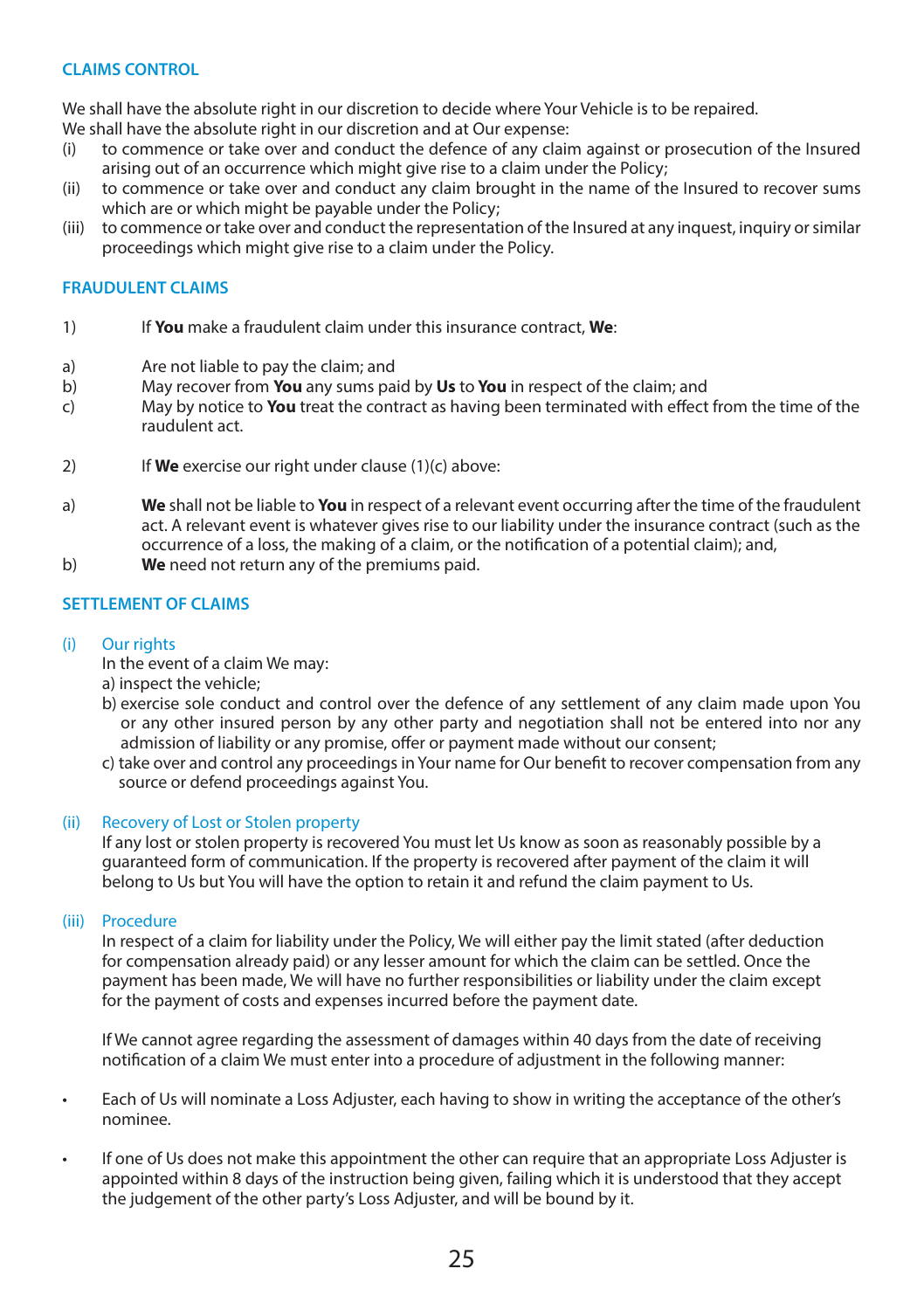- If the two appointed Loss Adjusters reach agreement it will be reflected in a joint statement in which will be shown the causes of the claim, the valuation of damages, and any other circumstances which may have influenced the decision.
- Should there be no consensus between the Loss Adjusters We must jointly agree a third Loss Adjuster and if We cannot agree on this nomination the nomination will be made by the Judge of the Court of the First Instance in the place where the Your Vehicle is situated in an act of voluntary jurisdiction and within the procedures laid down for appointment of Loss Adjusters in the Law of Civil Judgements.
- In this case the decision of the Loss Adjusters will be issued within a period indicated by the parties or in default of this within 30 days from the date of acceptance of the appointment of the third Loss Adjuster.
- The decision of the Loss Adjusters, whether unanimous or by majority, will be notified to Us as well as to You immediately and in an unambiguous form and will bind both of Us unless there is a legal challenge:

a) Within a period of 180 days from the date of notification if it is You who is issuing the challenge. b) Within a period of 30 days if it is Us who is issuing the challenge.

If no challenge is issued within these time limits the Loss Adjusters' decision will be final.

- We will each pay the fees of Our respective Loss Adjusters.
- The cost of the adjustment (other than debris removal costs), as well as the fees of the third Loss Adjuster, will be divided between Us in equal proportions.
- If either of the parties (Us or You) has made the loss adjusting process necessary by insisting on assessing the damages at an amount which was obviously disproportionate, it will be that party alone who will pay the total of the said costs.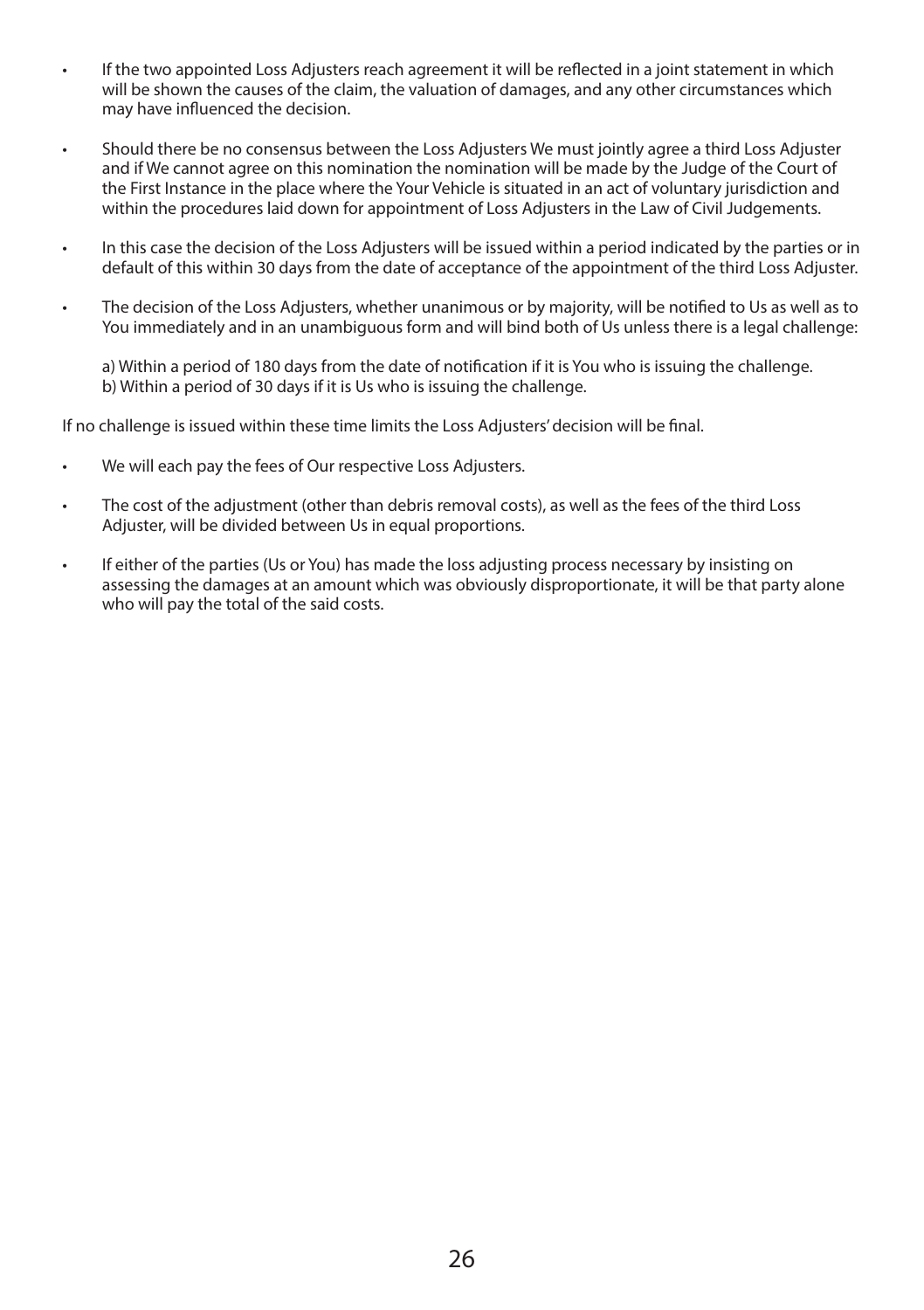# **COMPLAINTS NOTICE**

### **Complaints Procedure**

At Ibex Insurance Services Limited we are committed to providing you with a first class service at all times and will make every effort to meet the high standards we have set. If you feel we have not attained the standard of service you would expect or you are dissatisfied in any other way, then this is the procedure that you should follow:

### **Stage One – Initiating Your Complaint**

You should first contact us by writing to us at 68 Irish Town, PO Box 1127, Gibraltar or by emailing us at complaints@ibexinsure.com or by calling us on + 350 20077822 full details of which are shown on your Policy Schedule. We will confirm receipt of your complaint within five working days. We will do our best to resolve your complaint and issue you with a Final Response Letter as soon as possible and no later than 15 days from the date of receipt of your complaint. If we are unable to deal with your complaint within this period we will inform you of the anticipated timeframe within which we hope to resolve your complaint.

We expect that the majority of complaints will be quickly and satisfactorily resolved at this stage; however, if you are not satisfied with our final response you have the option to take the matter further in accordance with the process set out below.

# **Stage Two – Office of the Arbiter for Financial Services**

If you are dissatisfied with our final response or you were not issued with a Final Response Letter within 15 days from the date of receipt of your complaint - even where we have advised you of the anticipated timeframe within which we hope to resolve your complaint - you may refer your complaint to the Office of theArbiter for Financial Services ("Office of the Arbiter") for review. The Office of the Arbiter for Financial Service arbitrates on complaints involving general insurance products.

If you are dissatisfied with our final response or you were not issued with a Final Response Letter within 15 days from the date of receipt of your complaint - even where we have advised you of the anticipated timeframe within which we hope to resolve your complaint - you may refer your complaint to the Arbiter for review.

The contact details for the Arbiter are as follows: Office of the Arbiter for Financial Services First Floor St Calcedonius Square Floriana FRN1530 Malta T: (+356) 2124 9245 E: complaint.info@financialarbiter.org.mt

Please quote your policy number in any communication with the Arbiter.

Please note that the Arbiter will only review your complaint after we have issued you with a Final Response Letter or where a period of 15 days has elapsed since your compliant was received and you have not received a Final Response Letter.

The Office of the Arbiter for Financial Services handles complaints about financial services provided in or from Malta. They will only consider complaints from private consumers and are unable to consider complaints from businesses. Decisions made by the Office of the Arbiter for Financial Services are binding, unless appealed at the Court of Appeal within 15 days. Referring your complaint to the Office of the Arbiter for Financial Services will not prejudice any rights you may have at law including any right to institute legal proceedings.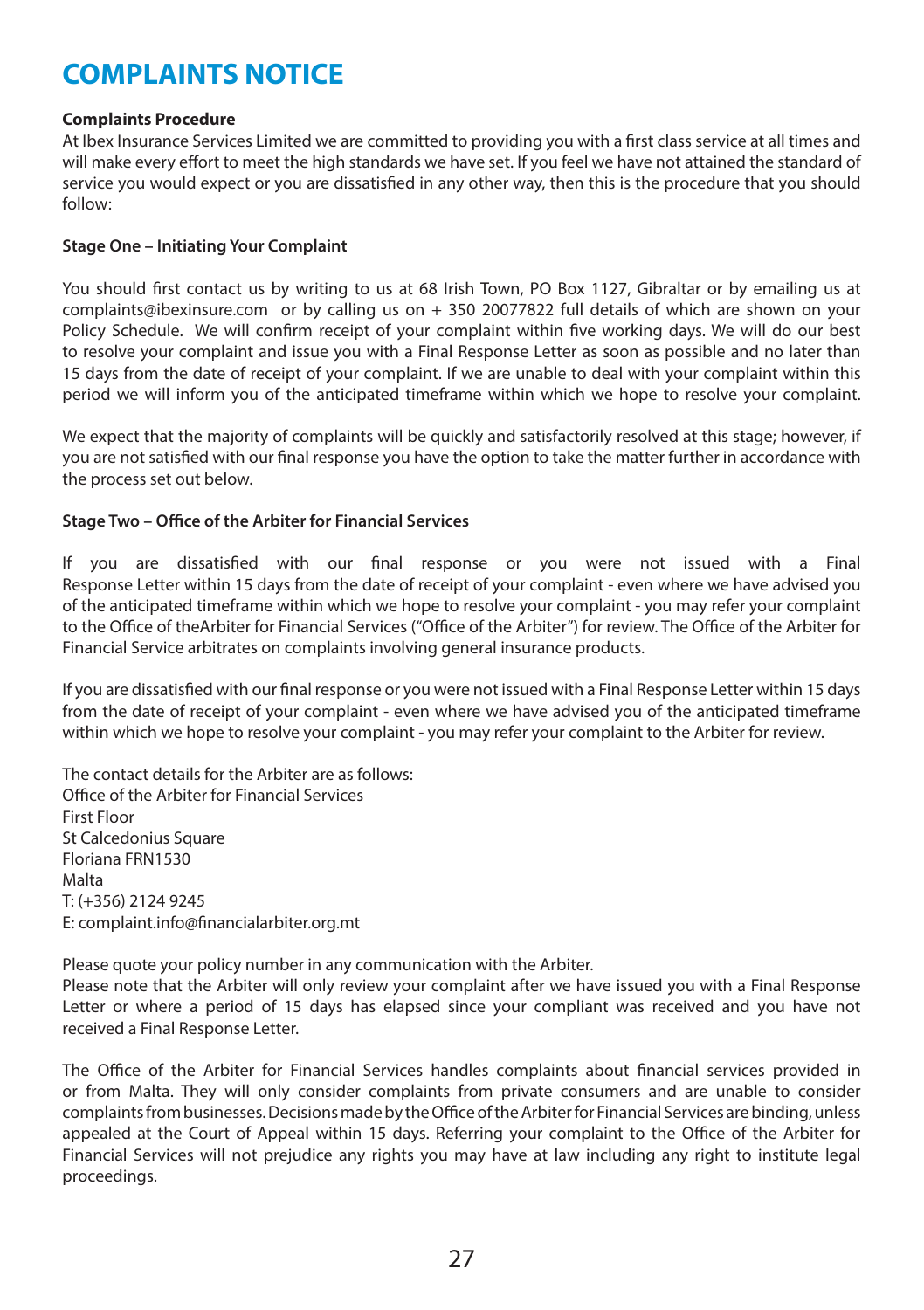In the event that the Office of the Arbiter for Financial Services is unable to deal with your complaint, you have the option of using the FIN-NET procedure for cross-border disputes (FIN-NET is financial dispute resolution network of national out-of-court complaint schemes) by referring your complaint to the FIN-NET member in your local jurisdiction.

# **FINANCIAL SERVICES COMPENSATION SCHEME (FSCS)**

QIC Europe Limited are covered by the Financial Services Compensation Scheme. You may be entitled to compensation from the scheme if a QIC Europe Limited underwriter is unable to meet its obligations to You under this Policy. If You were entitled to compensation under the Scheme the level and extent of the compensation would depend on the nature of this contract. Further information about the Scheme is available from:

Financial Services Compensation Scheme 10th Floor, Beaufort House 15 St.Botolph Street London EC3A 7QU and on their website www.fscs.org.uk

#### **Rectification Clause**

If the content of Your Policy differs from the insurance proposal form or from the agreed clauses, the You shall be entitled to complain following the complaints procedure in the Policy in the period of one month as from the date You receive Your Policy so that any difference may be rectified. Once this period has elapsed without a complaint being made, the Policy provisions shall stand.

# **DATA PROTECTION INFORMATION**

The **Insurer** and other group companies will use any information given together with other information for the administration of this **Policy**, the handling of claims and the provision of customer services.

The information may also be disclosed to the **Insurer's** service providers and agents for these purposes. It may also be disclosed to the **Insured's** Insurance Adviser.

The **Insured** has a right to request a copy of the information, to correct any inaccuracies and of erasure in certain circumstances.

If further information is required as to how data is processed by the **Insurer**, or as to the exercise of any rights under any data privacy laws, the **Insured** should contact the relevant Data Protection Officer at:

**The Data Protection Officer 68 Irish Town, Gibraltar, GX11 1AA +350 200 77822** http://www.ibexinsure.com privacy@ibexinsure.com

or:

# **The Data Protection Officer**

Head of Compliance QIC Global 21 Lime Street London EC3M 7HB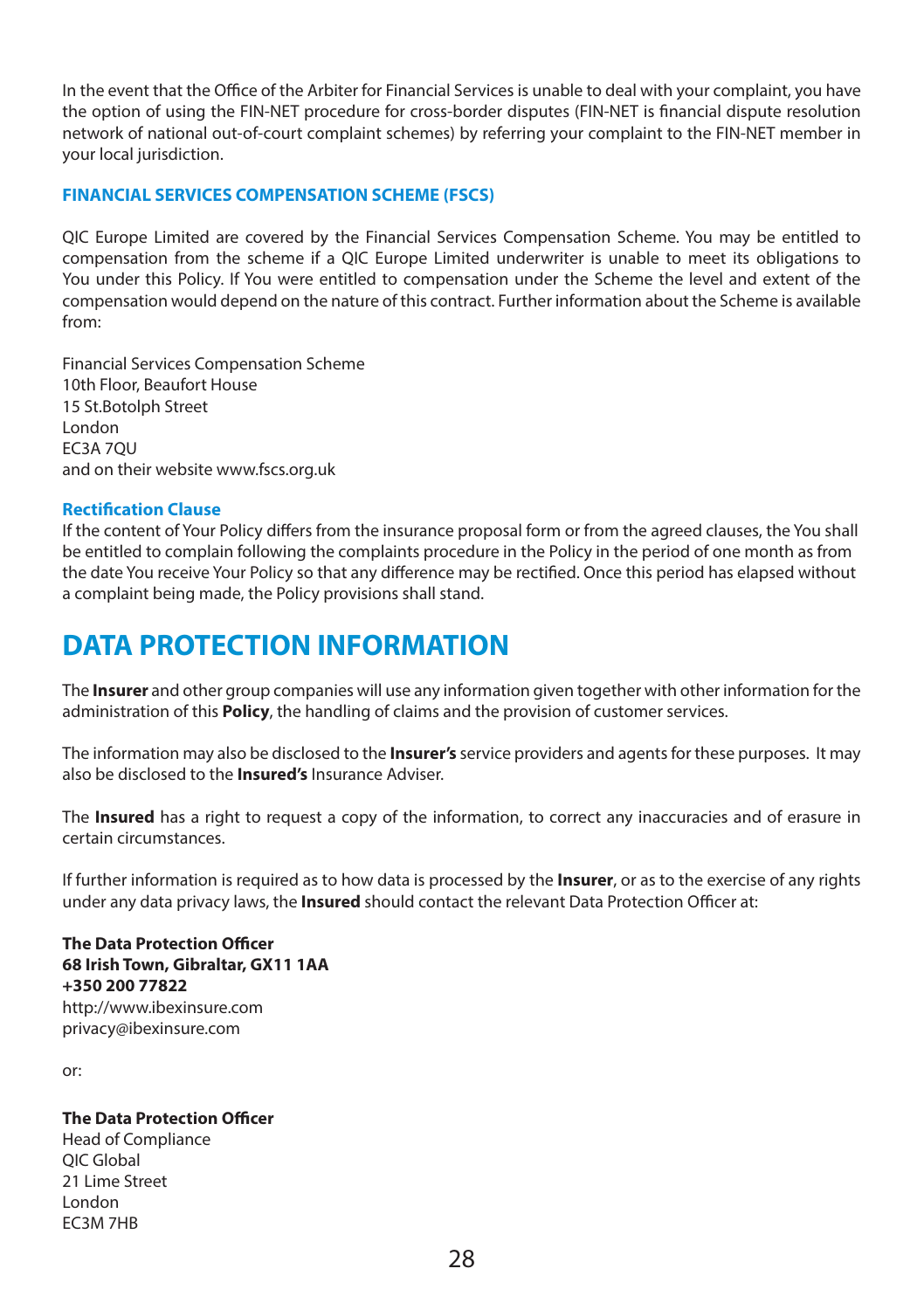# **LAW APPLICABLE TO THE CONTRACT**

You and the Insurer are free to choose the law to this contract but in the absence of agreement to the contrary, the law of the country in which you reside at the date of the contract(or, in the case of a business, the law of the country in which the registered office or principle place of business is situated) will apply.

If you are not a resident (or, in the case of a business, the registered office or principle place of business is not situated) in Gibraltar, the law which will apply is the law of Gibratlar.

# **CONTRACT CLAUSE**

I/We The Insured hereby declare that I/We have received from The Insurer in writing on the date our proposal was signed all relevant information relating to the law applicable to this contract of insurance the various mechanisms for making claims the member state in which the registered office of The Insurer is situated and the Authority in charge of controlling The Insurer's activities the name address and legal form of The Insurer.

less

Signature of the Policyholder: This policy is underwritten by QIC Europe Limited.

Date:

Place: R. F. Hill